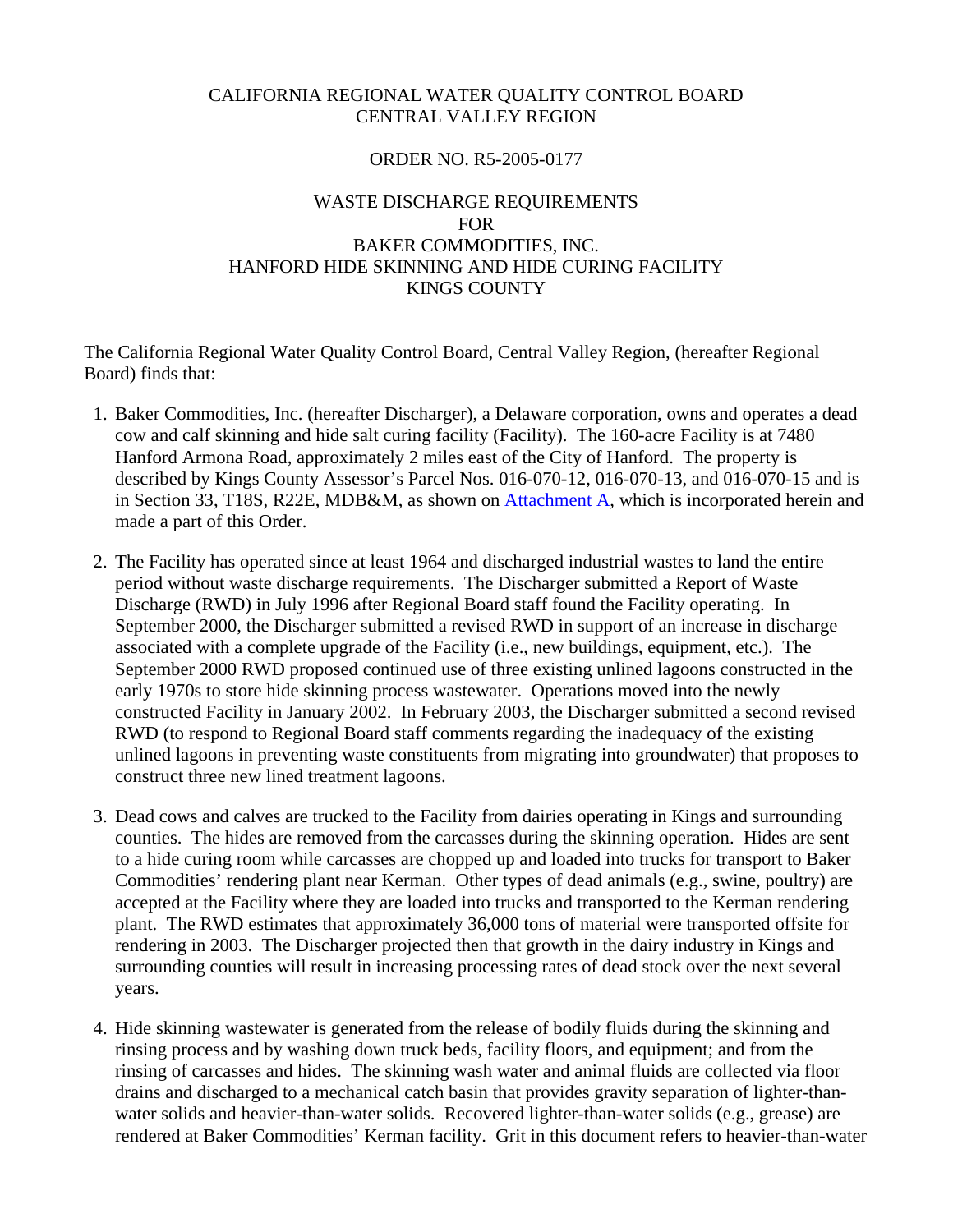### WASTE DISCHARGE REQUIREMENTS ORDER NO. R5-2005-0177  $-2$ -2005-0177 BAKER COMMODITIES, INC. HANFORD HIDE SKINNING AND HIDE CURING FACILITY KINGS COUNTY

solids collected from the mechanical catch basin. Recovered grit is incorporated into the soils of the Facility's onsite land application area. Hide skinning wastewater from the mechanical catch basin is pumped to Lagoon No. 1, the first of three 50 x 80 x 10 foot in-series unlined lagoons. The last lagoon is pumped and mixed with irrigation well water and Lakeside Irrigation Water District canal water when the crops on the Facility's 124-acre land application area need to be irrigated.

- 5. Brine waste is generated from the hide curing process when freshly skinned hides salted with rock salt (i.e., sodium chloride, NaCl) drain highly saline liquid comprised of salt mixed with moisture from the hides. When Regional Board staff inspected the Facility on 3 November 2000, no physical system segregated brine waste generated in the curing process from hide skinning wastewater (the September 2000 and July 1996 RWDs reported segregation).
- 6. A sample of wastewater held in the unlined lagoons (i.e., hide skinning wastewater combined with brine waste) collected by staff during the 3 November 2000 inspection yielded a chloride concentration of 4,000 mg/L. In addition, twenty-five internal laboratory analyses of lagoon wastewater performed by the Discharger on the sodium chloride content of wastewater held in the unlined lagoons between 1995 and 1997 as submitted on 6 November 2000 via fax indicate a sodium chloride content of between 2,000 and 12,700 mg/L (average content of 5,600 mg/L). The high chloride content reflects the brine waste.
- 7. Between February 2001 and continuing through December 2001, interim salt control measures were implemented by the Discharger to segregate brine waste from hide skinning wastewater. These measures included laying down plastic sheeting to contain the brine waste and directly pumping collected liquid brine into a tanker truck for transport to Baker Commodities' Los Angeles facility. In the Los Angeles facility, the brine waste was and continues to be discharged to the sewage collection system of a publicly owned treatment works with an ocean outfall.
- 8. Since the opening of the new Facility in January 2002, salting of hides has occurred in an area physically and hydraulically separated from the skinning area. Separation of these processing areas prevents commingling of salting wastewater with hide skinning wastewater. Within the hide curing area, liquid brine waste is directed manually to in-floor sumps using squeegees. A handheld pump is used to periodically pump out the sumps into a 10,000-gallon above-ground plastic brine holding tank in the rear of the building just outside of the curing area. Approximately every ten days, 4,000 gallons of brine waste are pumped from the holding tank into a tanker truck and transported to Baker Commodities' Los Angeles facility and discharged to the sewer system. The RWD indicates that 140,000 gallons of brine waste were transported to the Los Angeles facility in 2002.
- 9. Self-monitoring data from January 2002 to August 2005 characterize the salinity component of the hide skinning wastewater as follows:

| Constituent / Parameter                               | Units | Value |
|-------------------------------------------------------|-------|-------|
| Electrical Conductivity @25 $\degree$ C (EC) umhos/cm |       | 1884  |
| <b>Total Dissolved Solids (TDS)</b>                   | mg/L  | 1512  |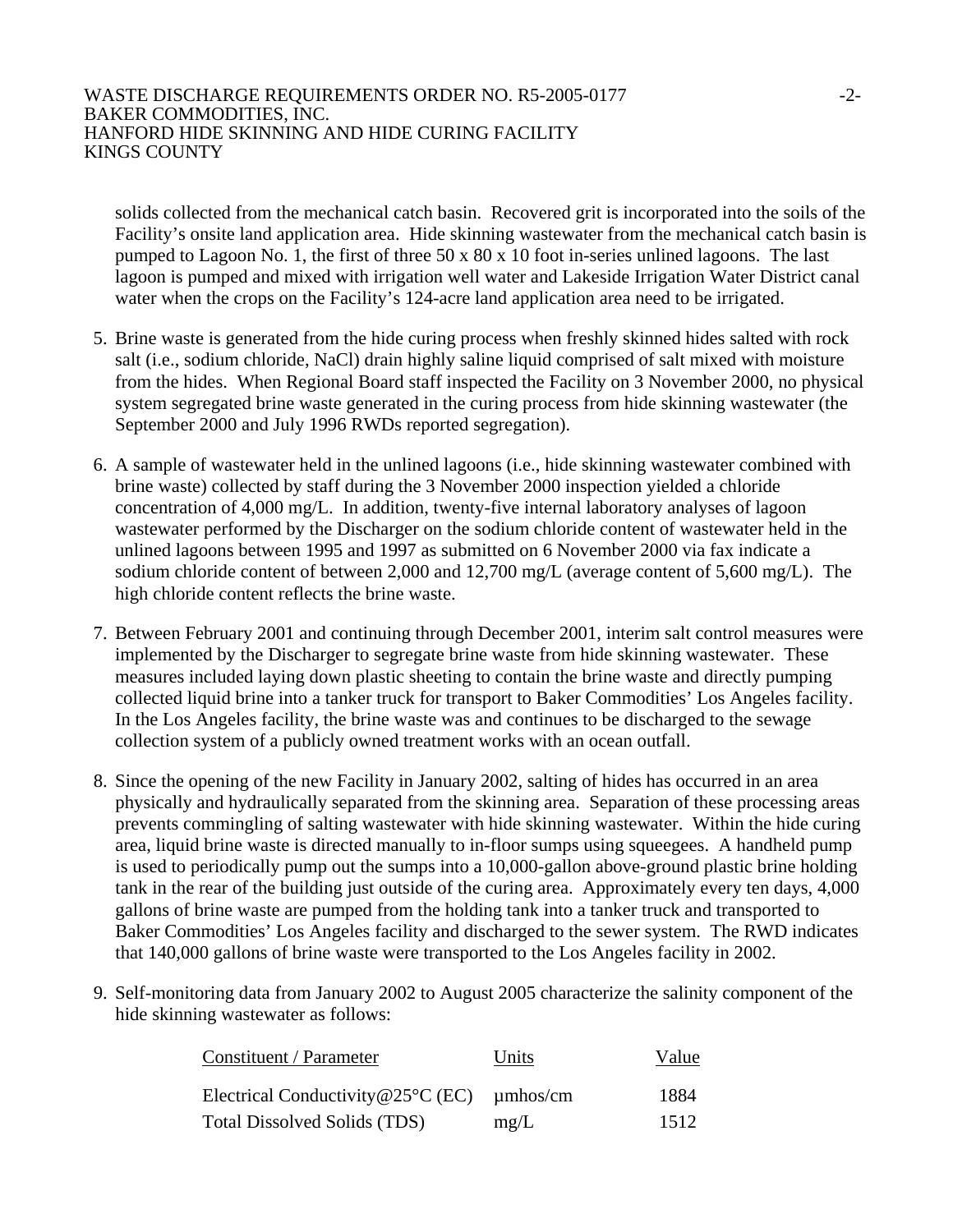### WASTE DISCHARGE REQUIREMENTS ORDER NO. R5-2005-0177 -3-3-BAKER COMMODITIES, INC. HANFORD HIDE SKINNING AND HIDE CURING FACILITY KINGS COUNTY

| Constituent / Parameter                | Units | Value |
|----------------------------------------|-------|-------|
| <b>Volatile Dissolved Solids (VDS)</b> | mg/L  | 968   |
| Fixed Dissolved Solids (FDS)           | mg/L  | 551   |
| Sodium                                 | mg/L  | 143   |
| Chloride                               | mg/L  | 114   |

10. Self-monitoring data from January 2002 to August 2005 characterize the organic component of untreated hide skinning wastewater as follows:

| Constituent / Parameter                                                                                                                                                                                                                                                                                                                                                                                                                                                                    | Units | Average |
|--------------------------------------------------------------------------------------------------------------------------------------------------------------------------------------------------------------------------------------------------------------------------------------------------------------------------------------------------------------------------------------------------------------------------------------------------------------------------------------------|-------|---------|
| BOD <sub>5</sub> <sup>1</sup>                                                                                                                                                                                                                                                                                                                                                                                                                                                              | mg/L  | 4086    |
| Total Kjeldahl Nitrogen (TKN)                                                                                                                                                                                                                                                                                                                                                                                                                                                              | mg/L  | 466     |
| $\blacksquare$ $\blacksquare$ $\blacksquare$ $\blacksquare$ $\blacksquare$ $\blacksquare$ $\blacksquare$ $\blacksquare$ $\blacksquare$ $\blacksquare$ $\blacksquare$ $\blacksquare$ $\blacksquare$ $\blacksquare$ $\blacksquare$ $\blacksquare$ $\blacksquare$ $\blacksquare$ $\blacksquare$ $\blacksquare$ $\blacksquare$ $\blacksquare$ $\blacksquare$ $\blacksquare$ $\blacksquare$ $\blacksquare$ $\blacksquare$ $\blacksquare$ $\blacksquare$ $\blacksquare$ $\blacksquare$ $\blacks$ |       |         |

<sup>1</sup> 5-day, 20°C biochemical oxygen demand

11. The Discharger proposes to construct three lined lagoons in series to treat and control hide skinning wastewater. The Discharger's February 2003 RWD contains a waste stabilization lagoon engineering design report. The proposed design uses different configurations and geometries for each of the three lagoons to optimize treatment at a design flow rate of 27,000 gpd. The primary lagoon is deep enough to allow settleable solids to collect at the bottom without interfering with treatment and a large enough volume for a hydraulic retention time of approximately 60 days. The secondary lagoon is relatively shallow to allow for volatilization of ammonia. The third pond functions as a storage pond and allows for greater efficiency by allowing the primary and secondary ponds to be maintained at a constant operating level while providing some additional treatment by increasing hydraulic retention times. The proposed design does not depend on any additional treatment provided by the third pond and estimates a nitrogen treatment and removal efficiency of approximately 70% and a BOD treatment and removal efficiency of approximately 80%. BOD removal efficiency will likely be higher given that existing lagoons have a BOD removal efficiency of 90% and that the replacement lagoons will be larger and have a longer hydraulic retention time. The predicted secondary lagoon effluent quality before discharge into the third pond, based on the above mentioned removal efficiencies, are as follows:

| Constituent / Removal Efficiency Units |      | 70 % | 80 %                     | <u>90% </u>              |
|----------------------------------------|------|------|--------------------------|--------------------------|
| BOD <sub>5</sub>                       | mg/L |      | 820                      | 410                      |
| <b>Total Nitrogen</b>                  | mg/L | 140  | $\overline{\phantom{0}}$ | $\overline{\phantom{0}}$ |

12. The 17-foot water level design depth of the primary lagoon is to allow it to accommodate approximately 20 years of accumulated of sludge without significantly impacting operating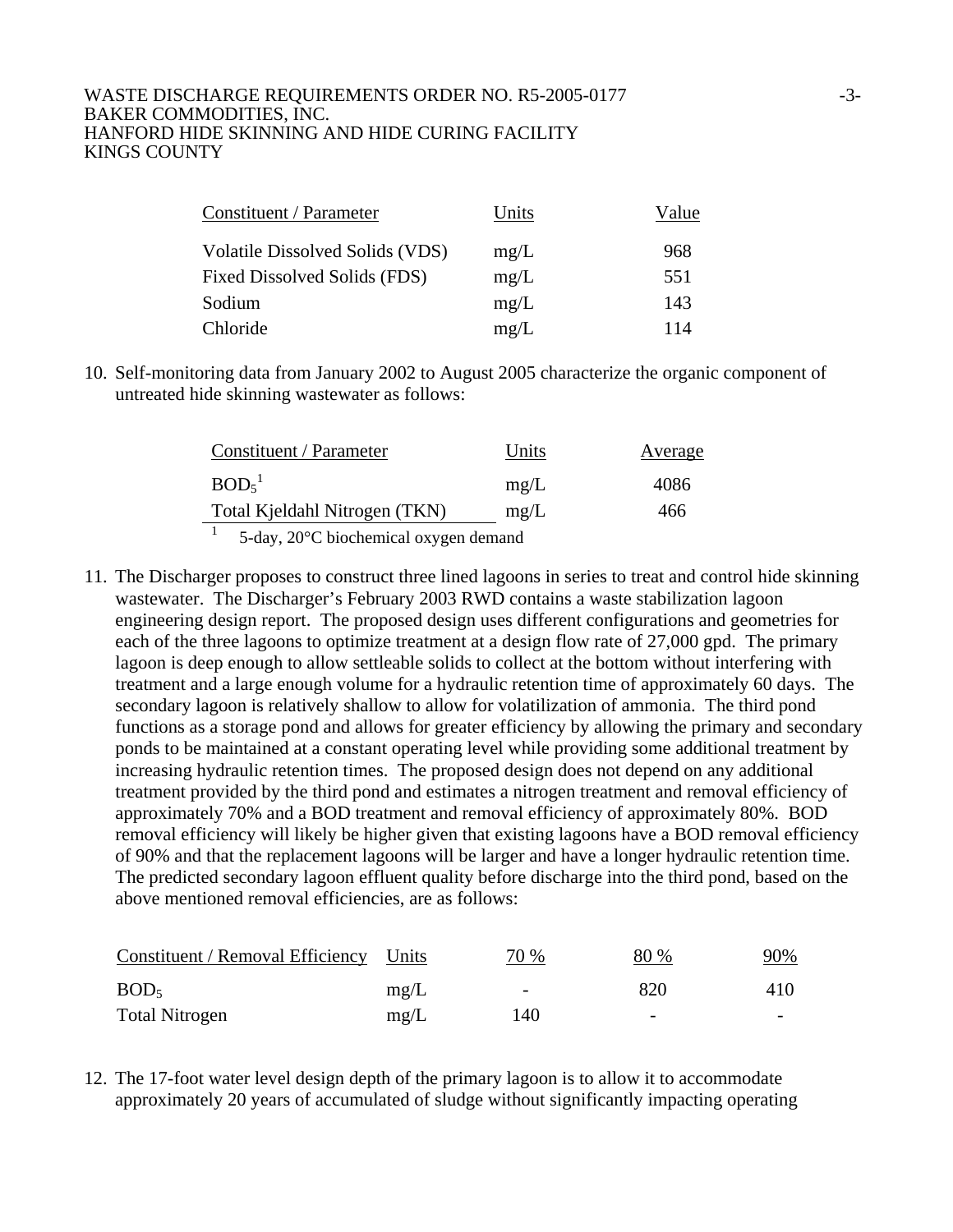efficiency. Sludge in this document refers to solid, semisolid, and liquid residues from the bottom of the Facility's lagoons.

13. The three proposed lined lagoons will need to be constructed before the old unlined lagoons can be cleaned up and closed. The proposed lined lagoons will be constructed under a time schedule in a separately issued cleanup and abatement order (CAO) that will also regulate the cleanup and closure of the unlined ponds and abatement of the effects of brine waste and brine waste combined with hide skinning waste that was discharged to them.

# **Hydrology, Soils, and Land Use**

- 14. The Facility lies within the Tulare Lake Basin, specifically the Hanford-Lemoore Hydrologic Area (No. 551.90) of the South Valley Floor, as depicted on interagency hydrologic maps prepared by the California Department of Water Resources (DWR) in 1986. Surface water drainage is to the valley floor. The Facility is not within a 100-year floodplain.
- 15. The three parcels comprising the 160-acre property are all within the Lakeside Irrigation Water District. As shown on Attachment A, the Lakeside Ditch travels from east to west across the northern half of the property. The head of Settler's Ditch begins along the stretch of the Lakeside Ditch on the property and travels south down the approximate centerline of the property.
- 16. Hot dry summers and mild winters characterize the arid climate. The rainy season generally extends from November through March. Occasional rains occur during the spring and fall months, but summer months are dry. Average annual precipitation and evapotranspiration in the discharge area are 8.58 inches and 58.73 inches, respectively, according to information published by DWR.
- 17. The Facility is underlain by *Garces loam* and *Kimberlina fine sandy loam, saline-alkali.* These alluvium formed soils are deep, well drained, and saline-alkali. The Garces loam on the eastern two thirds of the property has very slow permeability while the Kimberlina fine sandy loam on the western third of the property has moderately slow permeability.
- 18. Land use in the Facility vicinity is primarily agricultural. Crops grown within two miles of the Facility include corn, cotton, and alfalfa according to DWR land use data published in 1996. Agricultural lands adjacent to the Facility are to the north, south, and west. Directly east are a number of rural residences and a tree recycling facility. Kit Carson School is a rural elementary school located approximately one-half mile to the northeast that serves between 400 and 500 Kindergarten through eighth grade students.

### **Groundwater and Vadose Zone**

19. The Facility is in Detailed Analysis Unit (DAU) No. 238 of the Tulare Lake Basin, as depicted on interagency hydrologic maps prepared by DWR. Regional groundwater gradient maps prepared by DWR for the Tulare Lake Groundwater Basin indicate that the depth to first encountered groundwater water at the Facility has varied from 70 to 100 feet bgs for select years (i.e., 1989, 1998, and 1999) assuming a ground surface elevation of approximately 250 feet. Groundwater self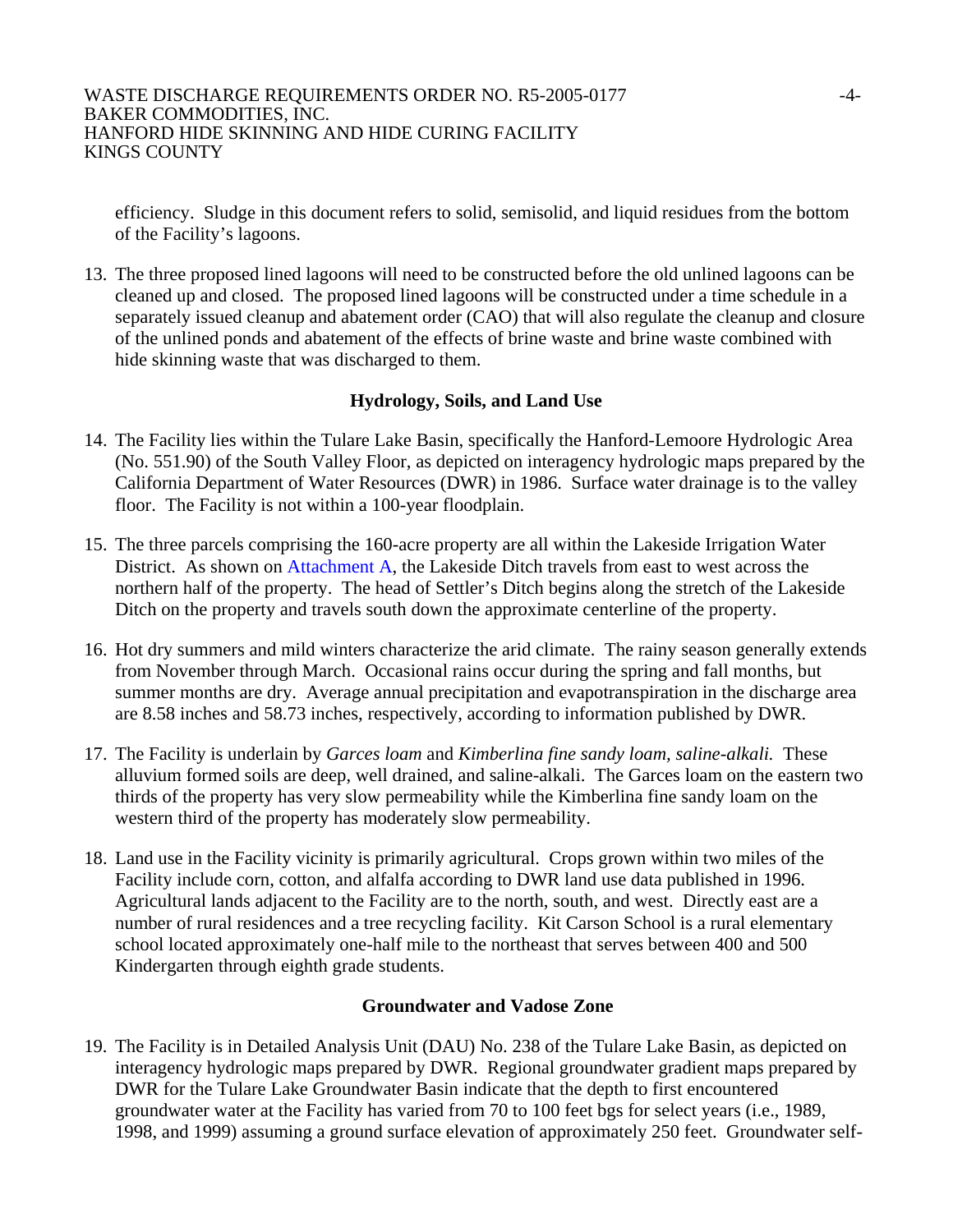monitoring reports for sampling done between March 2001 and October 2003 (ten sampling events during thirty-two months) indicates depth to first encountered groundwater has varied between 70 and 94 feet with an average groundwater gradient of due south and a magnitude of 6 ft/1000 ft.

- 20. To determine the impact of the three unlined lagoons on the uppermost aquifer from the impounded brine waste and the hide skinning wastewater, the Discharger was required to install a groundwatermonitoring network around the unlined lagoons. Six-wells (MW-1 through MW-6) were installed to depths between 93 and 94 feet below ground surface (bgs) with 25-foot screen intervals across the water table. The boring logs for MW-1 through MW-6 indicate that the subsurface geology to that depth is comprised generally of sand and silt.
- 21. Groundwater and soil data show that waste constituents from the unlined lagoons have significantly degraded groundwater. Groundwater monitoring results from wells MW-4 and MW-6 indicate significant increases in EC, TDS, sodium, chloride, and nitrate concentrations downgradient of the lagoons with no other potential sources for these constituents, at the levels found, within the vicinity of the Facility. Results from well MW-5 also indicate increases in concentrations of the above constituents that are likely from the lagoons, but may also indicate a contribution from the leach field used for disposal of the Facility's domestic wastewater. In addition, soil borings from the ground surface to the top of the water table confirm the transport of waste constituents from the unlined lagoons into groundwater, as soils horizontally within 20 ft of the lagoons contain waste constituents at levels one to two orders of magnitude greater than background soils.
- 22. The Facility's new supply well was put into service January 2002. The new supply was installed to meet increased water demand associated with higher animal processing throughput from the Facility upgrade and the need for greater onsite fire fighting capabilities. The old well remains a potential backup water supply. The new well is constructed to 500 ft below ground surface (bgs) and is screened between 260 ft and 500 ft bgs, drawing groundwater from both the confined aquifer (i.e., below the Corcoran Clay Member of the Tulare Formation, or E-clay) and overlying unconfined aquifer. Four samples collected between January and December 2002 characterize the source water from the new supply well as follows:

| Constituent / Parameter             | Units         | Value |
|-------------------------------------|---------------|-------|
| <b>Electrical Conductivity</b>      | $\mu$ mhos/cm | 354   |
| <b>Total Dissolved Solids (TDS)</b> | mg/L          | 245   |
| Sodium                              | mg/L          | 66    |
| Chloride                            | mg/L          | 22.   |
| Nitrate $(as N)$                    | mg/L          | < 0.2 |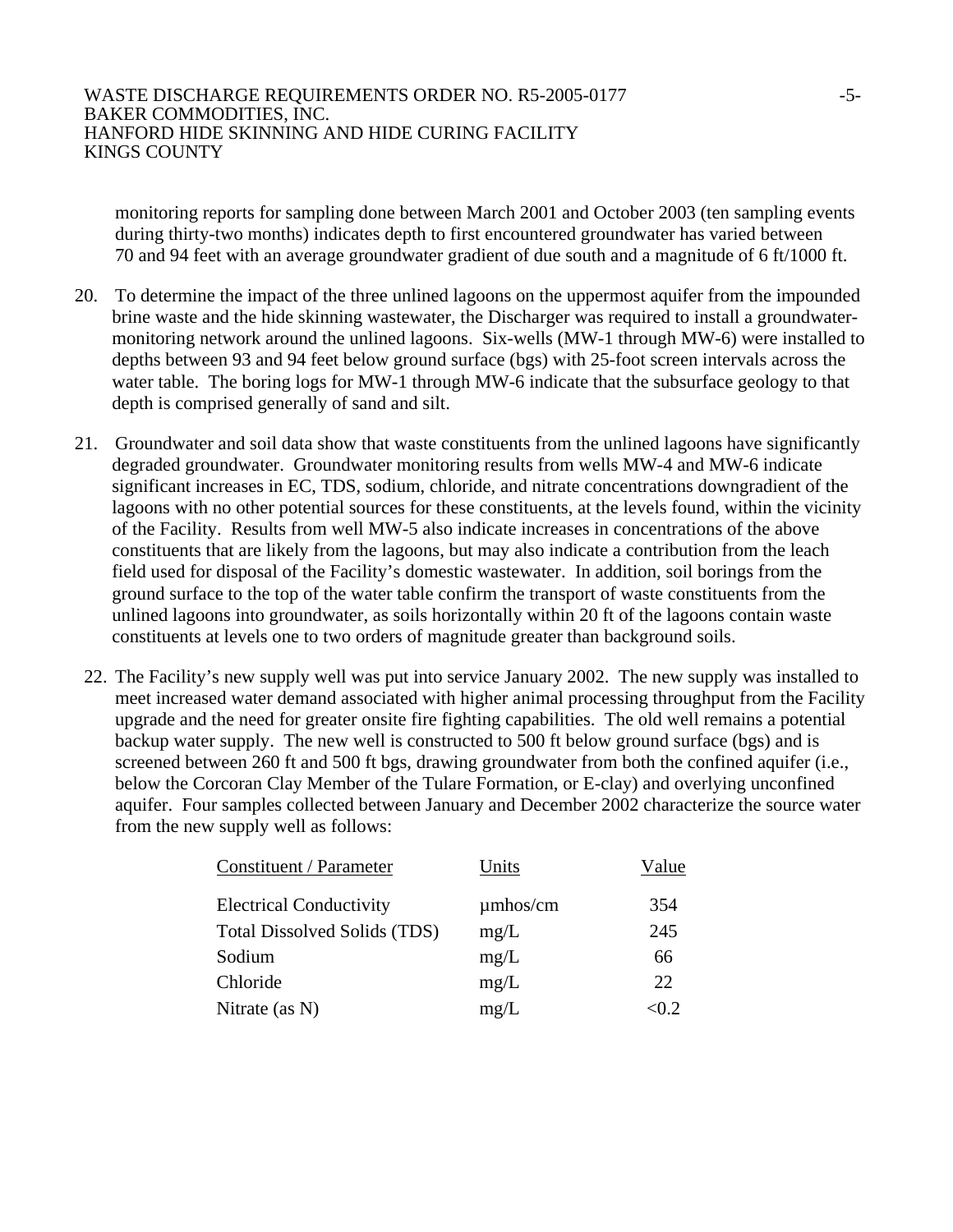### **Basin Plan**

- 23. *The Water Quality Control Plan for the Tulare Lake Basin, Second Edition,* (hereafter Basin Plan) designates beneficial uses, establishes narrative and numerical water quality objectives, and contains implementation plans and policies for protecting all waters of the Basin. The Basin Plan includes plans and policies of the State Water Resources Control Board (State Board) incorporated by reference. Pursuant to California Water Code section 13263(a), waste discharge requirements must implement the Basin Plan.
- 24. The Lakeside Ditch and Settler's Ditch are surface waters of the State and are classifiable as Valley Floor Waters. The Basin Plan designates the beneficial uses of Valley Floor Waters as agricultural supply; industrial service supply; industrial process supply; water contact recreation; noncontact water recreation; warm freshwater habitat; wildlife habitat; rare, threatened, or endangered species; and groundwater recharge.
- 25. The Basin Plan designates the beneficial uses of groundwater in DAU No. 238 as municipal and domestic supply, agricultural supply, industrial service supply, and industrial process supply.
- 26. Basin Plan water quality objectives to protect the above beneficial uses include a numerical objective for coliform and narrative objectives for chemical constituents in and toxicity of groundwater. The toxicity objective requires that groundwater be maintained free of toxic substances in concentrations that produce detrimental physiological responses in humans, plants, or animals. The chemical constituent objective states groundwater shall not contain chemical constituents in concentrations that adversely affect any beneficial use. The Basin Plan establishes numerical water quality objectives that quantify maximum permissible concentrations for groundwaters designated as municipal supply. These include maximum contaminant levels (MCLs) in Title 22, California Code of Regulations (i.e., sections 64431 (Inorganic Chemicals); 64431 (Fluoride); 64443 (Radioactivity); 64444 (Organic Chemicals); and 64449 (Secondary MCLs - Consumer Acceptance Limits)).
- 27. Quantifying a narrative water quality objective requires a site-specific evaluation of each waste constituent for consistency with the narrative objective using the procedures set forth in the Basin Plan. These procedures require the consideration of, among other things, site-specific hydrogeologic and land use factors and relevant numerical criteria and guidelines developed or published by other agencies and organizations. The latter include the National Academy of Sciences, the University of California Cooperative Extension, and the Food and Agricultural Organization of the United Nations. Westcot and Ayers in a 1985 publication *(Water Quality for Agriculture, Food and Agriculture Organization of the United Nations — Irrigation and Drainage Paper No. 29*) provide detailed information to evaluate the quality of irrigation water necessary to sustain various crops. This publication is clear that considerable judgment should be used in applying the criteria and that appropriate irrigation management and crop variety selection can overcome some of the adverse impact where high water quality is not an option.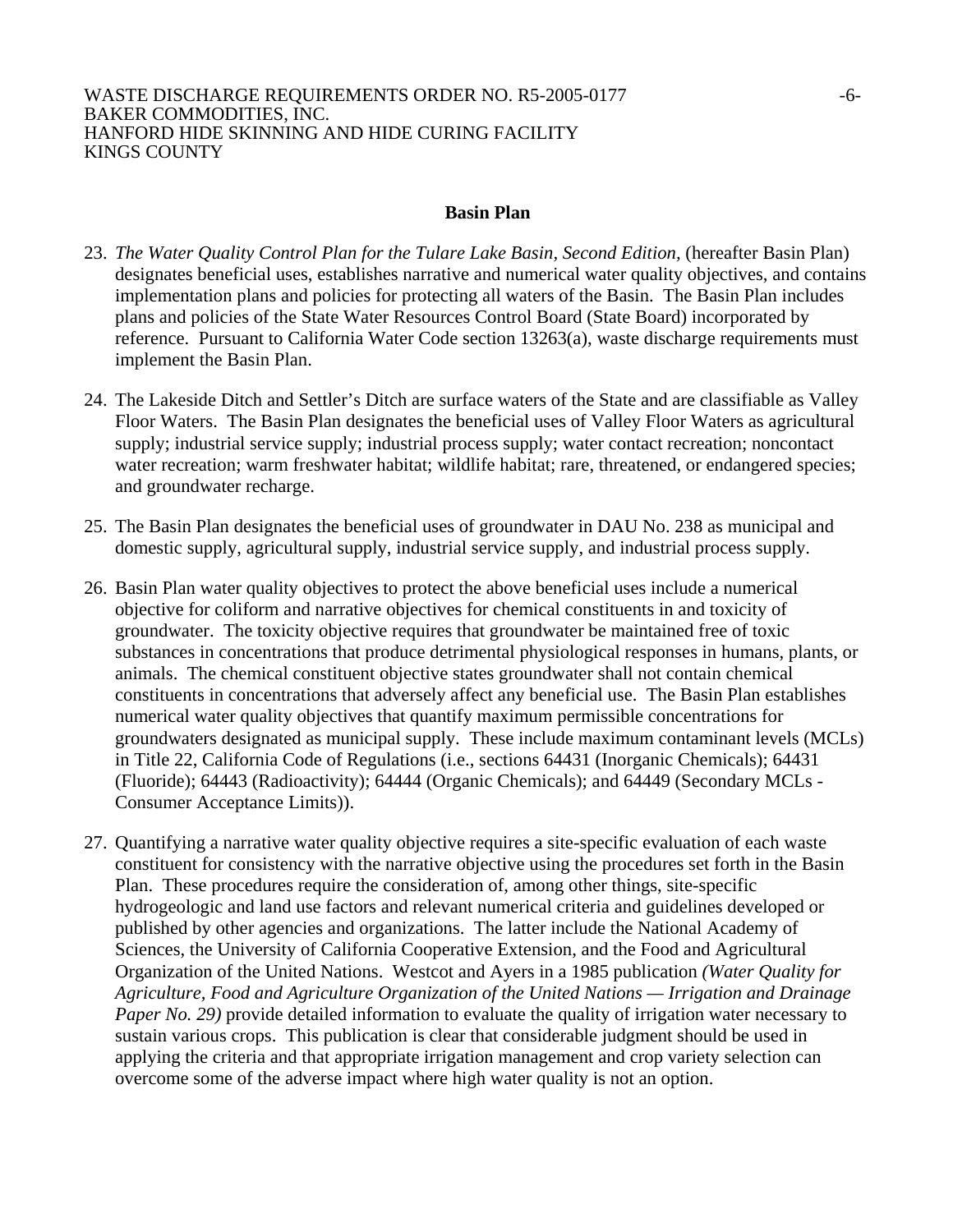### WASTE DISCHARGE REQUIREMENTS ORDER NO. R5-2005-0177 -7-BAKER COMMODITIES, INC. HANFORD HIDE SKINNING AND HIDE CURING FACILITY KINGS COUNTY

- 28. The major constituents of concern in assessing the quality of water for agriculture are salinity (expressed as EC or TDS), boron, chloride, and sodium. In general, animal uses are less sensitive than crops to these constituents. Salinity reduces crop growth by reducing the ability of plant roots to absorb water. The salt tolerance of crops also depends on the frequency and type of irrigation (e.g., drip, furrow, or sprinkler irrigation). Sprinkler irrigation has the greatest impact due to foliar absorption of salt. Absorption and foliar injury are further influenced by high temperature, low humidity, and drying winds, type of sprinkler, and timing of irrigation. A predominance of sodium relative to other ions in irrigation water may disperse soil aggregates, which in turn, affects virtually all crops by decreasing the permeability of the soil by water and air.
- 29. *Water Quality for Agriculture* provides general salt tolerance guidelines for many common field, vegetable, forage, and tree crops. Yield reductions can be avoided in nearly all crops when irrigating with water having an EC of less than 700 μmhos/cm. There is, however, an eight- to ten-fold range in salt tolerance of agricultural crops. It is possible to achieve full yield potential with waters having EC up to 3,000 μmhos/cm if the proper leaching fraction is provided to maintain soil salinity within the tolerance of the crop.
- 30. With respect to specific-ion toxicity, *Water Quality for Agriculture* indicates reductions in crop yields can be expected if sodium- and chloride-sensitive crops are sprinkler irrigated with water containing 69 mg/L sodium and 106 mg/L chloride. If such crops are not sprinkler irrigated, the maximum concentrations of sodium and chloride associated with no apparent yield reduction may increase, however the extent of the increase is typically crop specific.
- 31. In the process of crop irrigation, evaporation and crop transpiration remove water from and result in accumulation of residual salts in the soil root zone. These salts would retard or inhibit plant growth except for a fraction of irrigation water applied to leach the harmful salt from the root zone. The leached salts eventually enter groundwater and concentrate above the uppermost layer of the uppermost aquifer. As this is the general condition throughout the agricultural Tulare Lake Basin, water supply wells for all beneficial uses typically are constructed to extract groundwater from below this layer.
- 32. Groundwater in the area of the discharge is of substantially higher quality than the concentrations that implement water quality objectives. The impact caused by past discharge has significantly exceeded water quality objectives and feasibility of restoration has yet to be determined. The permitted discharge will not result in groundwater quality much different than ambient quality. Reasonable groundwater limitations based on translation of water quality objectives appropriate for the area of the discharge are as follows:

| Constituent                    | Units         | Value | <b>Relevant Beneficial Use</b>   |
|--------------------------------|---------------|-------|----------------------------------|
| Chloride                       | mg/L          | 106   | <b>Agricultural Supply (AGR)</b> |
| <b>Electrical Conductivity</b> | $\mu$ mhos/cm | 700   | <b>Agricultural Supply (AGR)</b> |
| Nitrate                        | mg/L          | 10    | Municipal Supply (MUN)           |
| Sodium                         | mg/L          | 69    | <b>Agricultural Supply (AGR)</b> |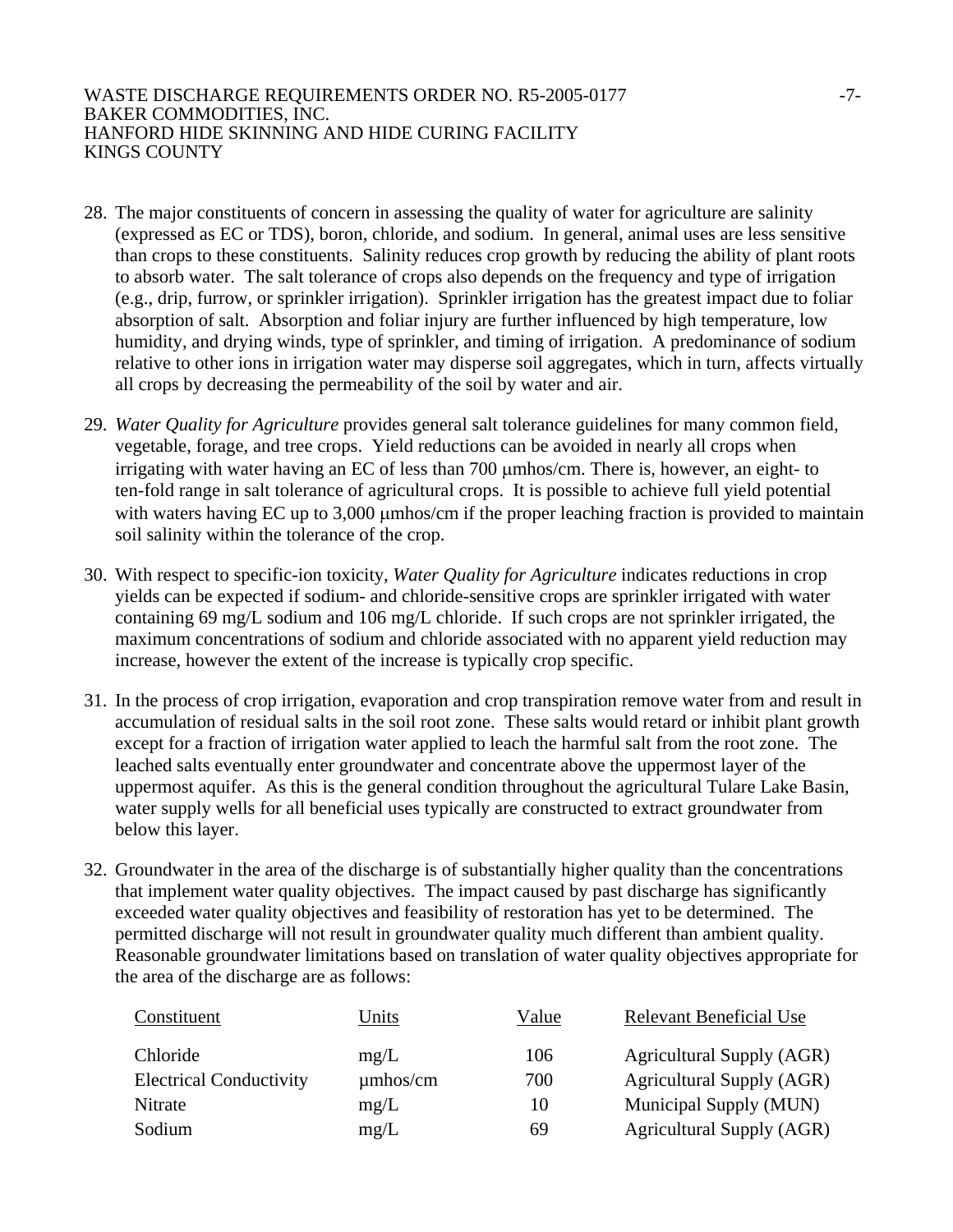- 33. Basin Plan maximum allowable effluent limits for discharges that recharge good quality ground waters are EC of 1,000 µmhos/cm, chloride of 175 mg/L, and boron of 1 mg/L.
- 34. The Basin Plan requires industrial Dischargers to limit the EC increase in their industrial process wastewater to 500 µmhos/cm over source water, or less if necessary to assure compliance with water quality objectives. The Basin Plan allows an exception for food processing industries that discharge to land and have a disproportionate increase in the EC attributable to organic dissolved solids from raw food product. Self-monitoring data (Finding 9) indicates that hide skinning wastewater is rich in organic acids and ions (i.e., approximately two-thirds of the TDS is volatile). To qualify for the food processing exception, the Discharger must demonstrate that it uses best management practices (BMPs) to control inorganic dissolved solids to the maximum extent feasible and that water quality objectives will not be exceeded.
- 35. An exception to the Basin Plan EC limit of 500 µmhos/cm over source water is reasonable as: a) a disproportionate increase in the EC of the Discharger's hide skinning wastewater is attributable to organic dissolved solids (i.e., approximately two-thirds of TDS is volatile), b) the Discharger is implementing the BMPs described in more detail in the following findings, c) the discharge of hide skinning wastewater as proposed by the Discharger in its RWD will not result in the loss of beneficial uses of groundwater, and d) salt removal technology, such as reverse osmosis, would require a higher level of biological treatment than proposed by the Discharger, but would not measurably reduce the wastewater's threat to underlying groundwater compared with the control measures proposed by the Discharger (i.e., lined lagoons and blending with irrigation water to meet crop demand).
- 36. The Discharger identified and proposes to implement the following BMPs to eliminate onsite discharges of brine waste to areas other than to the Facility's 10,000 gallon above ground plastic brine holding tank:
	- a. All salt spills occurring outside the curing area will be immediately cleaned up. Dry cleanup will be executed where feasible, with the salt discharged into a dry storage bin or bulk salt shipping container. If wet cleanup is performed, the saline water will be captured and discharged to the brine tank.
	- b. Salt will be unloaded either (1) as bulk salt directly from the delivery trucks to a salt storage bin, or (2) within bulk shipping containers (e.g., wooden boxes). During transfer of salt from the delivery truck to a bulk salt storage bin, particulate filters will be used to minimize escape of airborne particles of salt.
	- c. When practical the doors to the curing area will remain closed.
	- d. Hide transfer ports from the skinning area to the curing area are elevated so that salt migration back into the skinning area is prevented.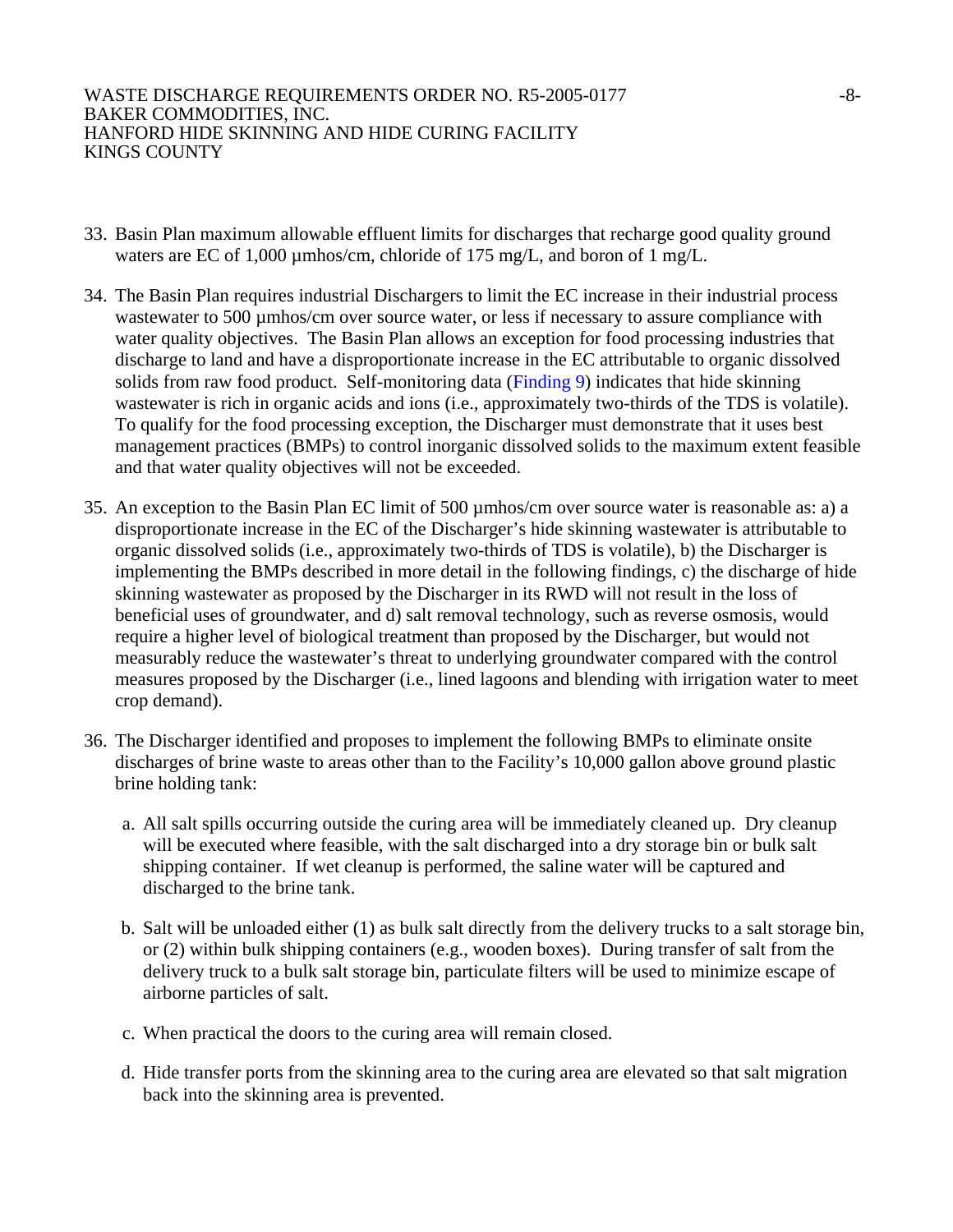- e. The brine holding tank will be at least partially emptied when it reaches 90% capacity, if not before.
- f. The beds of the trucks used to transport hides offsite will be lined with plastic.
- g. After each "load out" of palletized hides, dry cleanup will be performed, with the solids discharged to a dry storage bin or bulk salt shipping container.
- 37. The Discharger identified and implemented the following BMPs to eliminate salt from the hide skinning wastewater:
	- a. Engineered hide skinning, with hydraulic separation from the hide curing area to prevent salting wastewater from entering the hide skinning wastewater stream.
	- b. Periodically squeegeeing of bodily fluids off the concrete floor into the carcass-processing trough with no drain. All solids and fluids within the trough are loaded into trucks for rendering at the Discharger's Kerman facility.
	- c. Use of biodegradable, low-dissolved solids cleaner in place of caustic cleaners used at similar facilities to reduce the dissolved solids loading to the hide skinning wastewater stream.

# **Waste Classification**

- 38. California Water Code section 13173 defines designated waste as "nonhazardous waste that consists of, or contains, pollutants that, under ambient environmental conditions at a waste management unit, could be released in concentrations exceeding water quality objectives…" Brine waste and brine waste combined with hide skinning wastewater have concentrations an order of magnitude greater than respective water quality objectives and must be classified as designated waste.
- 39. *Consolidated Regulations for Treatment, Storage, Processing, or Disposal of Solid Waste*, as set forth in Title 27, California Code of Regulations, section 20005, et seq., (hereafter Title 27) specify types of waste that must be fully contained and prescribes standards for containment, including for designated waste.
- 40. Title 27, section 20090(i), exempts designated wastewater from the containment requirements of Title 27 when stored within a fully enclosed facility, such as concrete sumps and the above ground holding tank. The storage of brine waste in the concrete sumps and the 10,000-gallon above ground plastic holding tank at the Facility are exempt from Title 27.
- 41. The discharge of hide skinning wastewater authorized herein is exempt from the requirements of Title 27. The exemption, pursuant to section 20090(b), and set forth in more detail in later findings, is based on the following:
	- a. The Regional Board is issuing these waste discharge requirements.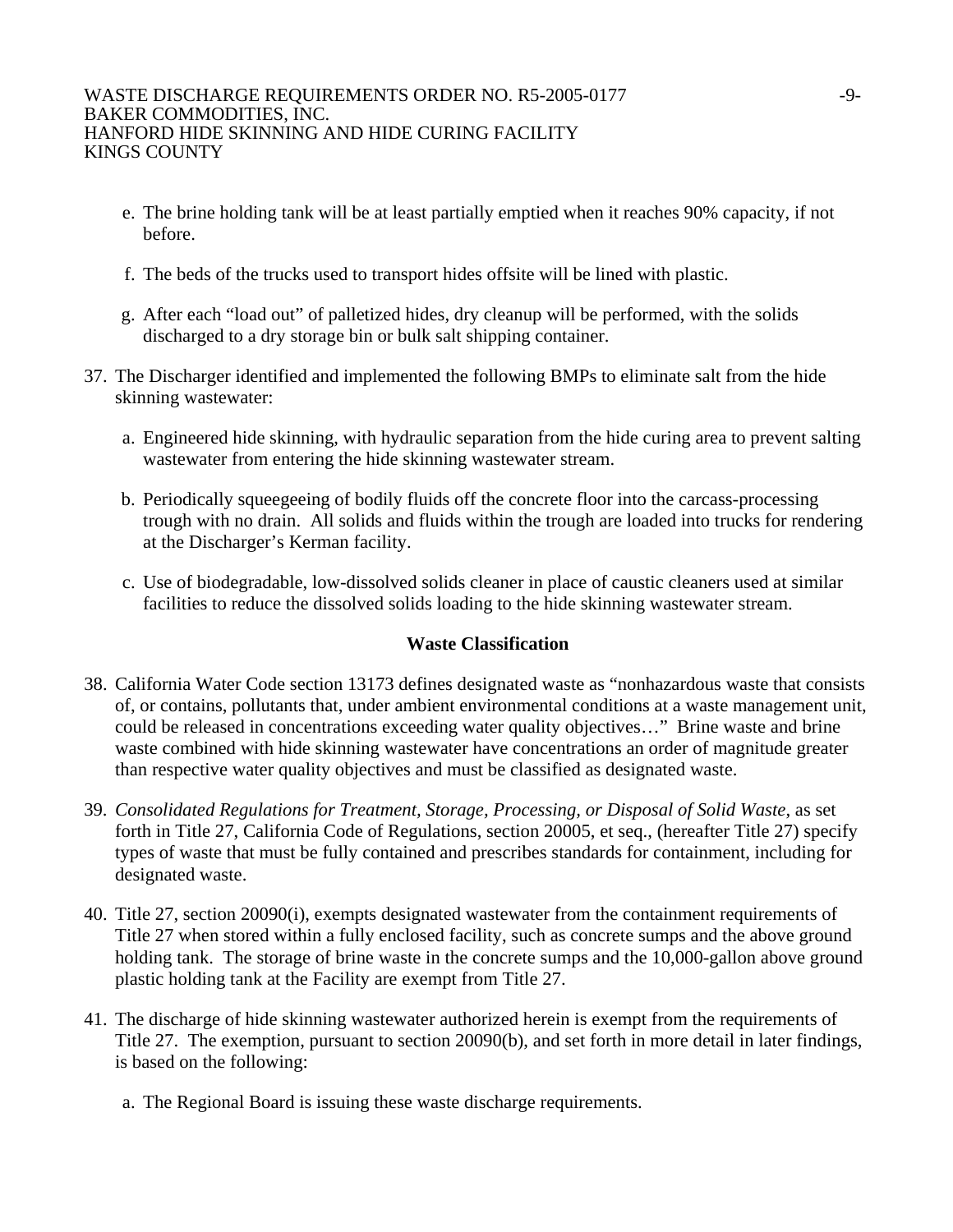- b. These waste discharge requirements implement the Basin Plan and allow discharge only in accordance with the Basin Plan.
- c. The wastewater does not need to be managed according to Title 22, California Code of Regulations, Division 4.5, Chapter 11, as a hazardous waste.

### **Wastewater Reuse**

- 42. The Basin Plan recommends that, when practicable, wastewater reclamation and reuse replace an existing use or proposed use of fresh water. Polices include measures that make it more difficult for a Discharger to propose a wastewater discharge that does not recycle water when feasible. Project reports for new or expanded wastewater treatment facilities may be required by Regional Board staff to include plans on why wastewater reclamation or reuse is not feasible. A discharge is not considered reclamation or reuse when wastewater applications exceed reasonable agronomic rates or result in crop yields below normal. Blending of effluent with groundwater is allowed when it promotes reuse in water short areas, but not to avoid reasonable wastewater treatment.
- 43. California Department of Water Resources Bulletin 118-80 published in 1980 identified the Tulare Lake Sub Basin, including DAU 238, as one of eleven in California in a condition of critical overdraft. The bulletin states, "A basin is subject to critical conditions of overdraft when continuation of present water management practices would probably result in significant adverse overdraft-related environmental, social or economic impacts." The 2003 update to Bulletin 118 contains no revision to the statewide critical overdraft evaluation contained in the 1980 edition. Hence, the discharge occurs in a water short area.
- 44. The water necessary to meet crop demand on the Facility's 124-acres of cropland comes from five sources: hide skinning wastewater, rainfall, Lakeside Irrigation Water District (LIWD) canal water, and groundwater pumped from two onsite agricultural wells. The salt character of each of these sources is as follows:

| Parameter / Constituents | Units | Chloride         | Sodium    | <u>TDS</u>  |
|--------------------------|-------|------------------|-----------|-------------|
| Hide Skinning Wastewater | mg/L  | 140 <sup>1</sup> | $180^{1}$ | $700^{1,2}$ |
| Rainfall                 | mg/L  | 0.2              | 0.6       | 4.8         |
| <b>LIWD</b> Water        | mg/L  | 3.5              | 4.6       | 52.6        |
| Ag Well No. 1            | mg/L  | 33               | 85        | 300         |
| Ag Well No. 3            | mg/L  | 39               | 91        | 340         |

<sup>1</sup>Six Month Average discharge limit specified by this Order <sup>2</sup>Fixed Dissolved Solids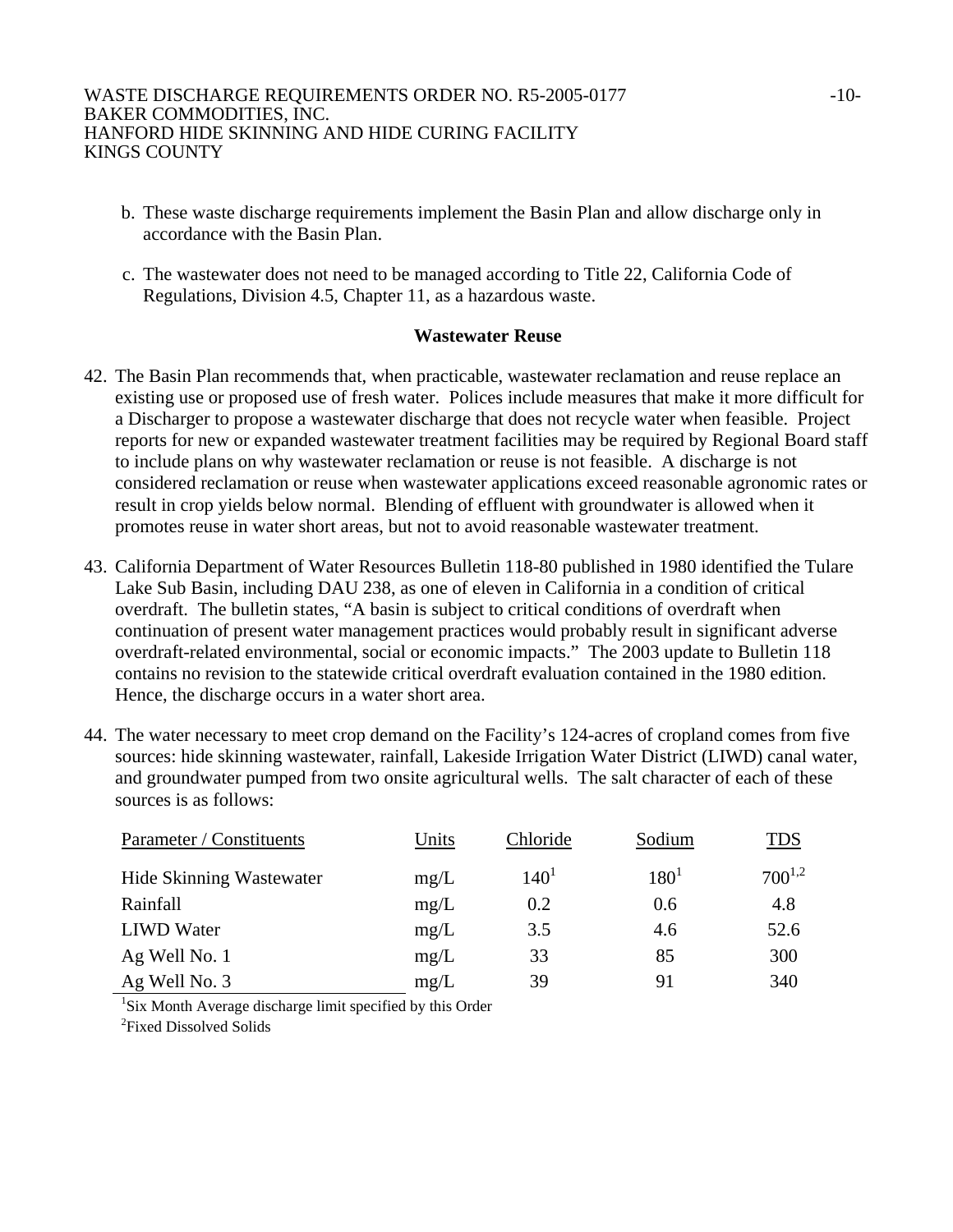### WASTE DISCHARGE REQUIREMENTS ORDER NO. R5-2005-0177 -11-BAKER COMMODITIES, INC. HANFORD HIDE SKINNING AND HIDE CURING FACILITY KINGS COUNTY

45. The Discharger estimates that 775 acre-feet of water are applied to the 124-acres of cropland on an average annual basis to meet crop demand. The quantities of water applied by source are given in the table below. Lakeside Irrigation Water District supplies canal water on a limited basis in May, June and July. Because the quantity of canal water available is insufficient to meet crop demand, the Discharger depends on pumped groundwater. Without the reuse of hide skinning wastewater as irrigation water, the Discharger would pump an additional 28-acre feet of groundwater to meet crop demand.

| Source                          | Volume <sup>1</sup> | % of Total |  |
|---------------------------------|---------------------|------------|--|
| <b>Hide Skinning Wastewater</b> | 28 acre-feet        | 3.6        |  |
| Rainfall                        | 89 acre-feet        | 11.4       |  |
| <b>LIWD</b> Water               | 254 acre-feet       | 32.7       |  |
| Ag Well No. 1                   | 145 acre-feet       | 18.7       |  |
| Ag Well No. 3                   | 260 acre-feet       | 33.5       |  |
| <b>Total Applied</b>            | 775 acre-feet       | 100        |  |
|                                 |                     |            |  |

 $<sup>1</sup>$  On an average annual basis.</sup>

46. Reuse of the hide skinning wastewater slightly increases the salt content of the overall irrigation water. The approximate calculated annual average salt content of the irrigation water with and without hide skinning wastewater, as well as the calculated change in quality between the two irrigation waters, are given in the table below. The addition of hide skinning wastewater to the irrigation water increases the salt concentration in the irrigation water, but the increase is small enough to make irrigation water with hide skinning wastewater virtually indistinguishable from the irrigation water alone.

| Parameter / Constituents                                                                | Units | Chloride | Sodium | FDS |
|-----------------------------------------------------------------------------------------|-------|----------|--------|-----|
| Irrigation Water $-$<br>No Hide Skinning Wastewater                                     | mg/L  | 21       | 51     | 196 |
| Irrigation Water –<br>With Hide Skinning Wastewater at the<br>Three-Month Average Limit | mg/L  | 25       | 54     | 210 |

47. Reuse of the hide skinning wastewater is anticipated to increase the nitrogen concentration of the irrigation water from nondetect to 5 mg/L and the BOD concentration from nondetect to 30 mg/L. Discharge of the 9 million gallons of reuse water to the 124-acre land application area results in average annual nitrogen and BOD loadings of 90 and 500 lbs/acre, respectively. Nitrogen loading of 90 lbs/acre/yr is insufficient to meet the nitrogen demand of any double cropping pattern (of row crops) the Discharger might implement. The BOD loading results in an average daily loading of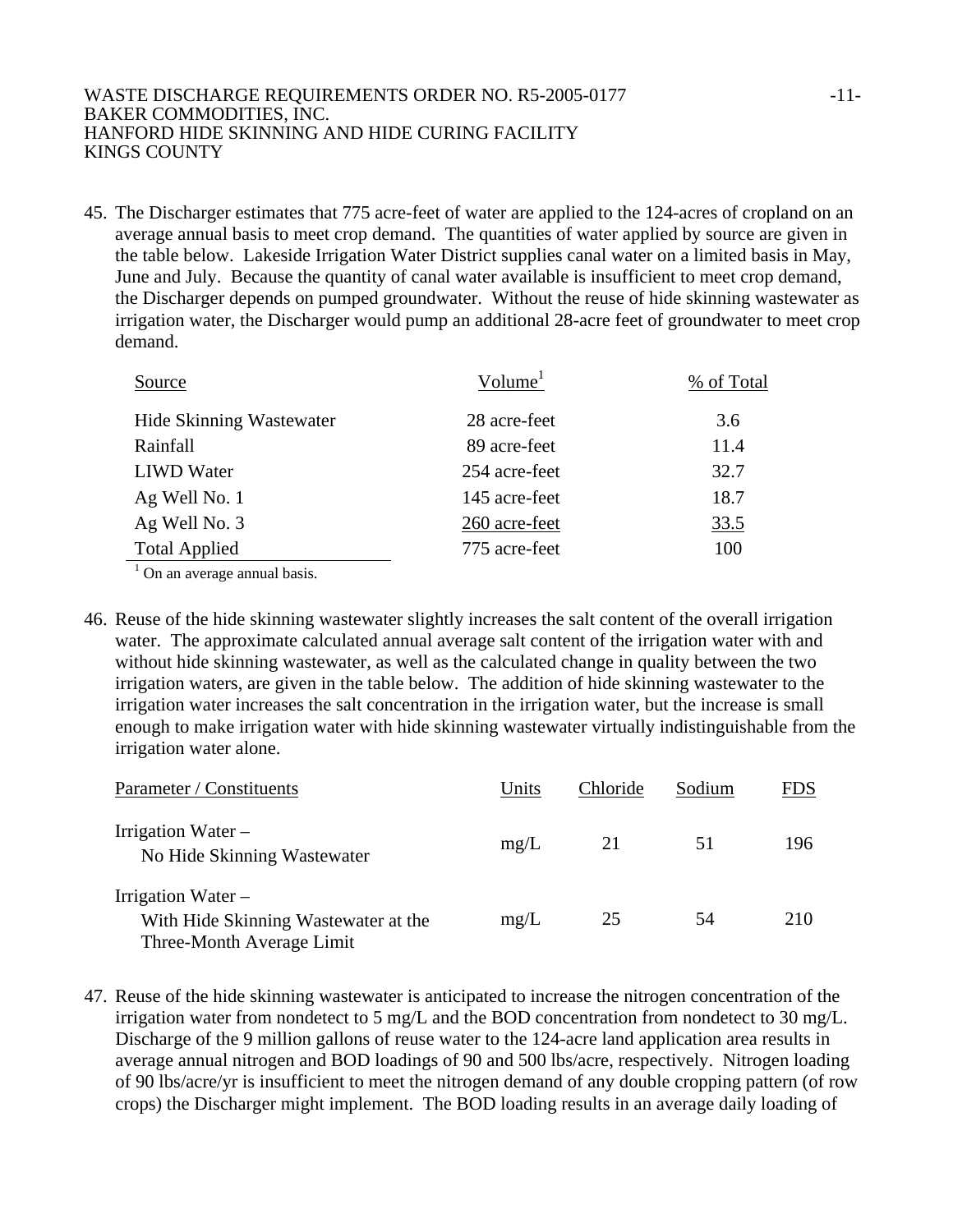less than 2 lb/acre, which is what a typical farm receiving recycled water from a municipal wastewater plant would receive.

# **Antidegradation**

- 48. State Board Resolution No. 68-16 (hereafter Resolution 68-16 or the "Antidegradation" Policy) requires that, in authorizing any discharge of waste, that the high quality waters of the State be maintained until it is demonstrated that any change in quality is consistent with maximum benefit to the people of the State, will not unreasonably affect beneficial uses, and will not result in water quality that exceeds water quality objectives.
- 49. Degradation of groundwater by constituents other than those specified in this Order (e.g., toxic chemicals), and by constituents that can be effectively removed by reasonable treatment is inconsistent with Resolution 68-16. Degradation of groundwater by waste constituents in the discharge after subjecting them to effective treatment and control may be determined consistent with Resolution 68-16 after consideration of reasonableness under the circumstances of the discharge. Some degradation of groundwater by the Discharger is consistent with Resolution 68-16 provided that the degradation is
	- a. limited in magnitude and extent;
	- b. restricted to waste constituents characteristic of the discharge not removable by best practicable treatment and control (BPTC) measures;
	- c. minimized by fully implementing, regularly maintaining, and optimally operating BPTC measures;
	- d. demonstrated to be consistent with water quality objectives prescribed in the Basin Plan; and
	- e. justified to be of maximum benefit to the people of California.
- 50. The Discharger provides or will provide treatment and control measures (described in earlier findings) for the discharge of the hide skinning wastewater and the brine waste to the degree that they constitute BPTC. The following were considered in making the BPTC determination:
	- a. new treatment lagoons will be constructed and lined with a composite liner;
	- b. the new lagoons will be monitored for leakage using leakage detection technology to be approved by the Executive Officer (Task 1.a of the CAO described in Finding 13);
	- c. a groundwater monitoring network will be installed around the new lagoons to verify the effectiveness of lagoon liners and leakage detection technology;
	- d. brine waste is segregated, trucked offsite and discharged to a sewer with an ocean outfall;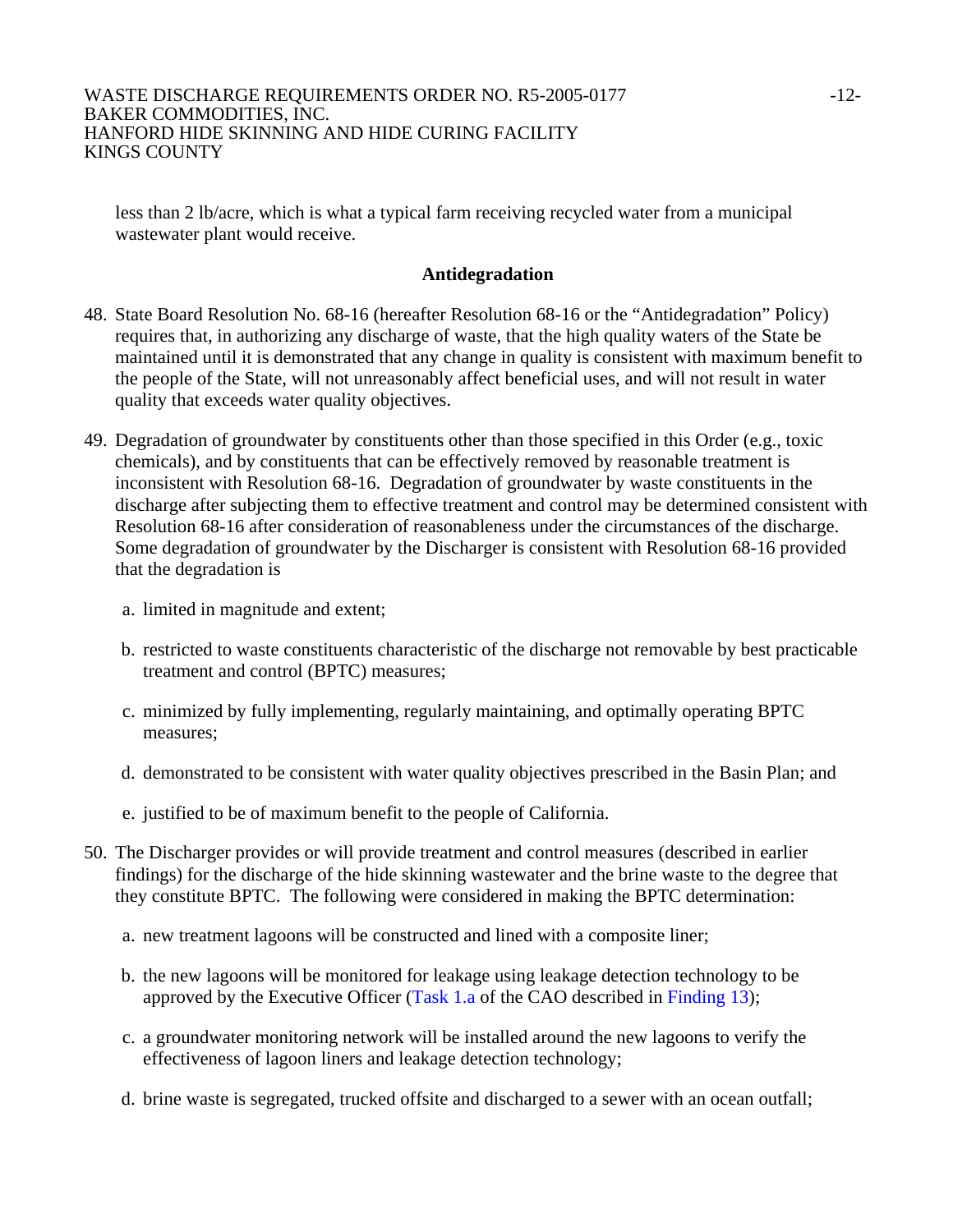- e. nitrogen loading to land will not be in excess of agronomic uptake;
- f. a low BOD loading rate of less than 1 lb/acre/day.
- 51. The minimal amount of degradation resulting from the discharge is reasonable and of maximum benefit to the people of California. The Discharger's business provides a critical service to the local farming industry by providing a hygienic method of disposing of dead animals. In addition, the discharger employs approximately 40 to 50 residents of Kings County.

# **California Environmental Quality Act (CEQA)**

- 52. On 10 July 2000, the Kings County Planning Commission approved Conditional Use Permit (CUP) No. 00-05 and adopted a Negative Declaration in accordance with CEQA (Public Resources Code section 21000, et seq.) to upgrade the Facility by constructing a 13,000 square foot building. The Initial Study cites Baker Commodities' July 1996 RWD as the basis for analyzing the potential environmental impacts of the Facility's wastewater discharge.
- 53. The Hydrology and Water Quality checklist in the Initial Study finds potentially significant impacts from item "a) Violate any water quality standards or waste discharge requirements" and item "f) Otherwise substantially degrade water quality" and no significant impacts from the other items. The Negative Declaration requires that the Discharger submit an amended RWD 120 days prior to an increase in discharge volume to mitigate any impacts from the increase. The Discharger's February 2003 RWD proposes an average daily discharge of 0.023 mgd on a calendar day basis.
- 54. The Initial Study finds that brine waste is contained in storage tanks and periodically hauled to Baker Commodities' Los Angeles Facility for treatment and disposal based on the Discharger's July 1996 RWD. Regional Board staff found in its inspection subsequent to the approval of the Negative Declaration by Kings County that the Discharger failed to adequately segregate its brine waste. The Discharger has subsequently implemented segregation of brine waste and off-site disposal.
- 55. The project as approved by Kings County could still result in potentially significant impacts on groundwater quality from:
	- a. discharge of hide skinning wastewater to unlined lagoons.
	- b. discharge of waste constituents stored in lagoon sludge and soil beneath the unlined lagoons;
	- c. discharge of hide skinning wastewater to the land application area;
- 56. The following mitigation measures are necessary to mitigate or avoid the potentially significant impacts on groundwater quality, and are required herein and in the CAO.
	- a. segregation of hide salting brine from hide skinning wastewater (Discharge Prohibition A.3);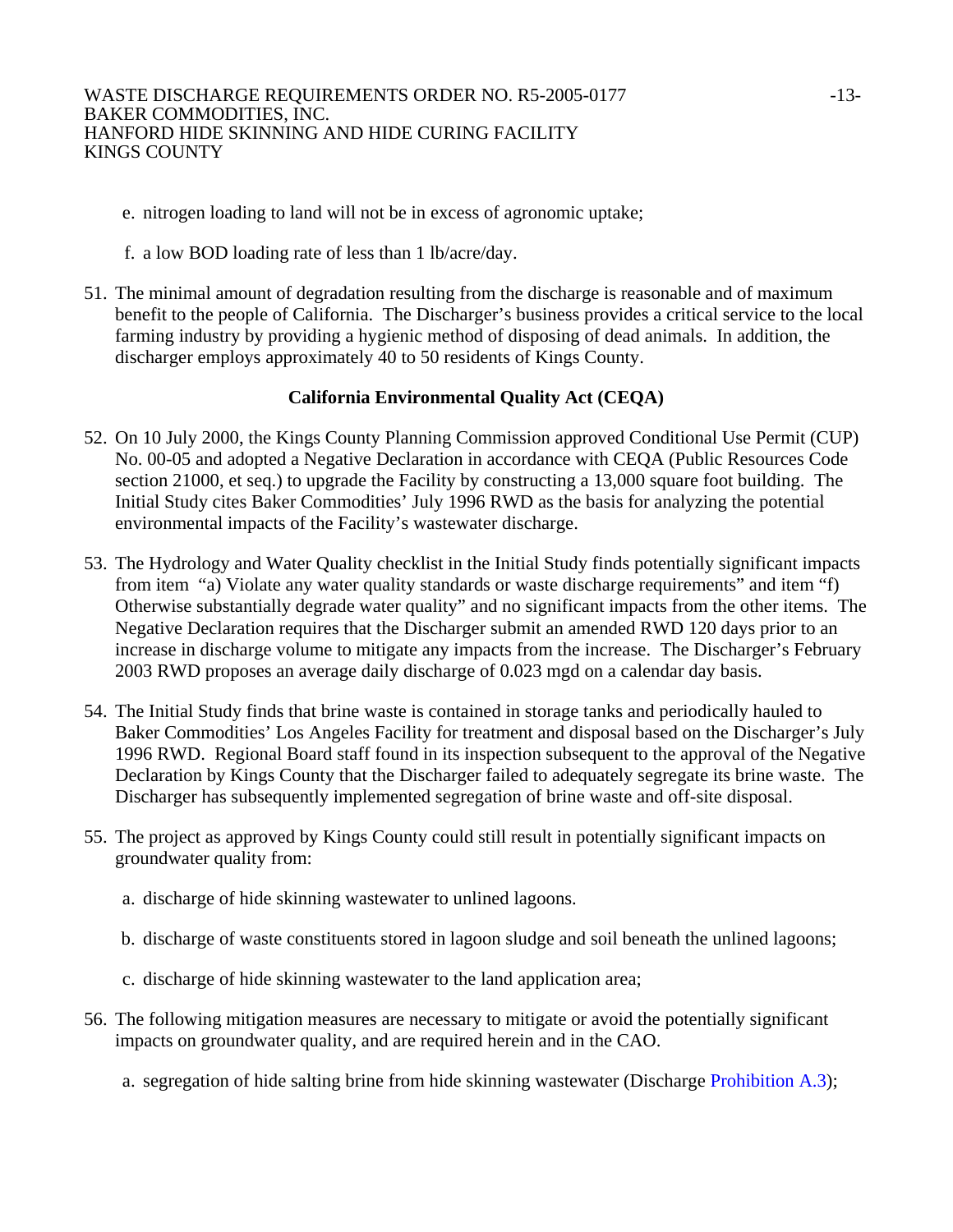- b. construction of lined lagoons to contain hide skinning wastewater to replace existing unlined lagoons (Task 1 of the CAO); and
- c. closure of the unlined lagoons in accordance with Title 27 (Tasks 3 and 4 of the CAO).

# **General Findings**

57. California Water Code section 13267 states, in part, that:

In conducting an investigation specified in  $\lceil \S$  13267] subdivision (a), the regional board may require that any person who has discharged, discharges, or is suspected of having discharged or discharging, or who proposes to discharge waste within its region, or any citizen or domiciliary, or political agency or entity of this state who has discharged, discharges, or is suspected of having discharged or discharging, or who proposes to discharge, waste outside of its region that could affect the quality waters within its region shall furnish, under penalty of perjury, technical or monitoring program reports which the regional board requires. The burden, including costs, of these reports shall bear a reasonable relationship to the need for the report and the benefits to be obtained from the reports. In requiring those reports, the regional board shall provide the person with a written explanation with regard to the need for the reports, and shall identify the evidence that supports requiring that person to provide the reports.

- 58. The technical reports required by this Order and the monitoring and reporting required by this Order and the attached Monitoring and Reporting Program No. R5-2005-0177 are necessary to assure compliance with these waste discharge requirements. The Discharger operates the facility that discharges the waste subject to this Order.
- 59. Domestic waste from the 40 to 50 full-time employees is discharged to a septic system regulated by the Kings County Department of Public Health.
- 60. Pursuant to California Water Code section 13263(g), discharge is a privilege, not a right, and adoption of this Order does not create a vested right to continue discharge.
- 61. Task 3 of the separately issued CAO requires the Discharger to submit a technical report that evaluates alternatives for cleanup and abatement and proposes groundwater concentration limits in accordance with Title 27, section 20400(a). Once Task 3 is completed, this Order will be reopened and Groundwater Specifications herein will be updated pursuant to Title 27, section 20400(b).
- 62. The Discharger is not required to obtain coverage under a National Pollutant Discharge Elimination System general industrial storm water permit as the closest Standard Industrial Classification (SIC) code for the Facility is "2011 Hides, and skins, cured or uncured" which is within the meat packing category. No coverage is required because all processing of the animals is handled indoors and no industrial materials, equipment, or activities are exposed to stormwater.
- 63. All the above and the supplemental information and details in the attached Information Sheet, which is incorporated by reference herein, were considered in establishing the following conditions of discharge.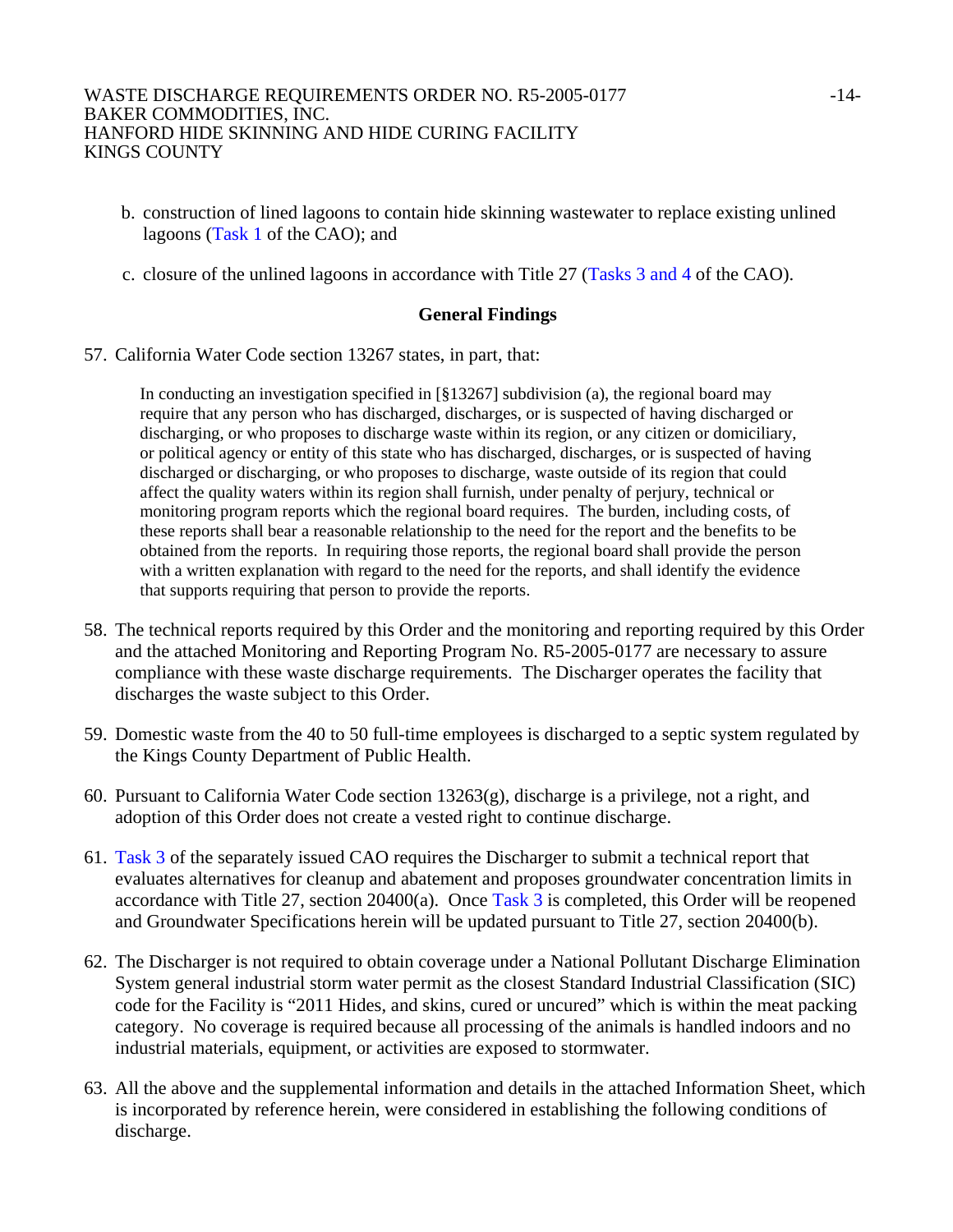- 64. The Discharger and interested agencies and persons were notified of the intent to prescribe waste discharge requirements for this discharge and provided an opportunity to submit written views and recommendations and to be heard in a public meeting.
- 65. All comments pertaining to the discharge were heard and considered in a public meeting.

**IT IS HEREBY ORDERED**, pursuant to California Water Code sections 13263 and 13267, that Baker Commodities, Inc., as well as its agents, successors, and assigns, in order to meet the provisions contained in Division 7 of the California Water Code and regulations adopted there under, shall comply with the following:

*[Note: Other prohibitions, conditions, definitions, and some methods of determining compliance are contained in the attached "Standard Provisions and Reporting Requirements for Waste Discharge Requirements" dated 1 March 1991. This attachment and its individual paragraphs are commonly referenced as Standard Provision(s).]* 

# **A. Discharge Prohibitions**

- 1. Discharge of wastes to surface waters or surface water drainage courses is prohibited.
- 2. Discharge of waste classified as 'hazardous,' as defined in Title 23, California Code of Regulations, section 2521, is prohibited.
- 3. Discharge of waste classified as 'designated,' as defined in California Water Code section 13173, except the discharge of brine waste to the Facility sumps and above ground tank identified in Finding 40, is prohibited.
- 4. Bypass or overflow of untreated or partially treated waste is prohibited, except as allowed in Provision E.2 of Standard Provisions.
- 5. Cross-connections between any potable water supply and piping containing reuse water are prohibited. As such, no physical connection shall exist between reuse water piping and any domestic water supply well, or between water piping and any irrigation well that does not have an air gap or reduced pressure principle device.
- 6. The discharger of domestic waste, other than to the existing on-site septic system, is prohibited.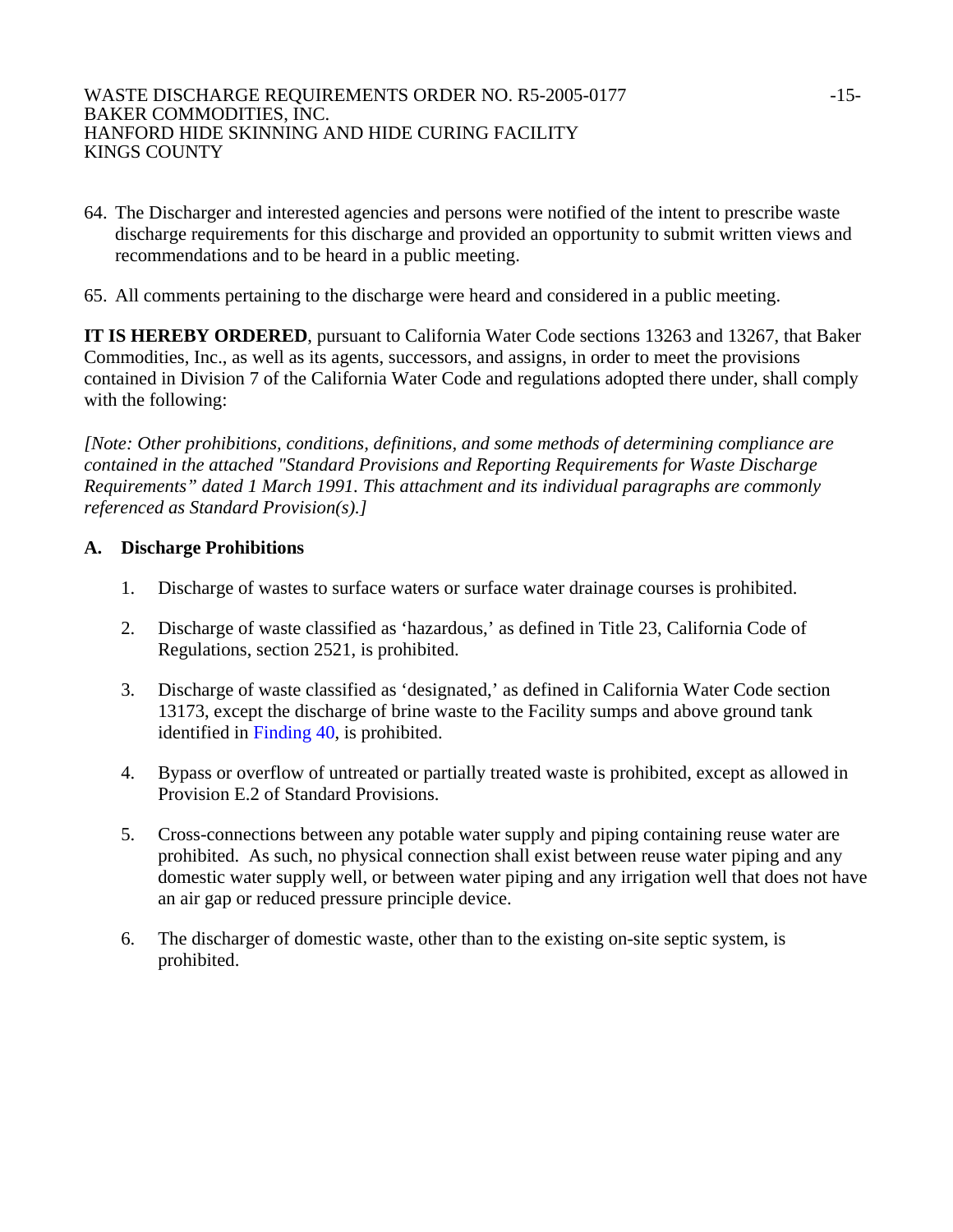## **B. Discharge Specifications**

- 1. The monthly average daily discharge flow from the facility to the lagoons shall not exceed 0.035 mgd.
- 2. The discharge from treatment and storage lagoons shall not exceed the following limits:

| Constituent/Concentration    | Units | $Six$ Month Average <sup>1</sup> | Daily Maximum <sup>2</sup> |
|------------------------------|-------|----------------------------------|----------------------------|
| Sodium                       | mg/L  | 180                              | 270                        |
| Chloride                     | mg/L  | 140                              | 210                        |
| Fixed Dissolved Solids (FDS) | mg/L  | 700                              | 1050                       |

<sup>1</sup> The "six month average" concentration is the arithmetic mean of measurements made during the current month and the five previous months.

<sup>2</sup> The "daily maximum" concentration is the highest measurement made on any single discrete sample or composite sample.

- 3. The 124-acre land application area shall be double cropped and irrigated at the reasonable hydraulic rate that- meets crop demand.
- 4. The discharge shall not have a pH less than 6.0 or greater than 9.0.
- 5. The Discharger shall preclude public access to the waste treatment and storage lagoons through methods such as fences and signs, or other acceptable means.
- 6. Objectionable odors originating at the lagoons or land application areas shall not be perceivable beyond the limits of the waste treatment areas at an intensity that creates or threatens to create nuisance conditions.
- 7. Lagoons shall be managed to prevent breeding of mosquitoes. In particular:
	- a. An erosion control plan should assure that small coves and irregularities are not created around the perimeter of the water surface.
	- b. Weeds shall be minimized through control of water depth, harvesting, and herbicides.
	- c. Dead algae, vegetation, and debris shall not accumulate on the water surface.
	- d. Vegetation management operations in areas in which nesting birds have been observed shall be carried out either before or after, but not during, the **April 1** to **June 30** bird nesting season.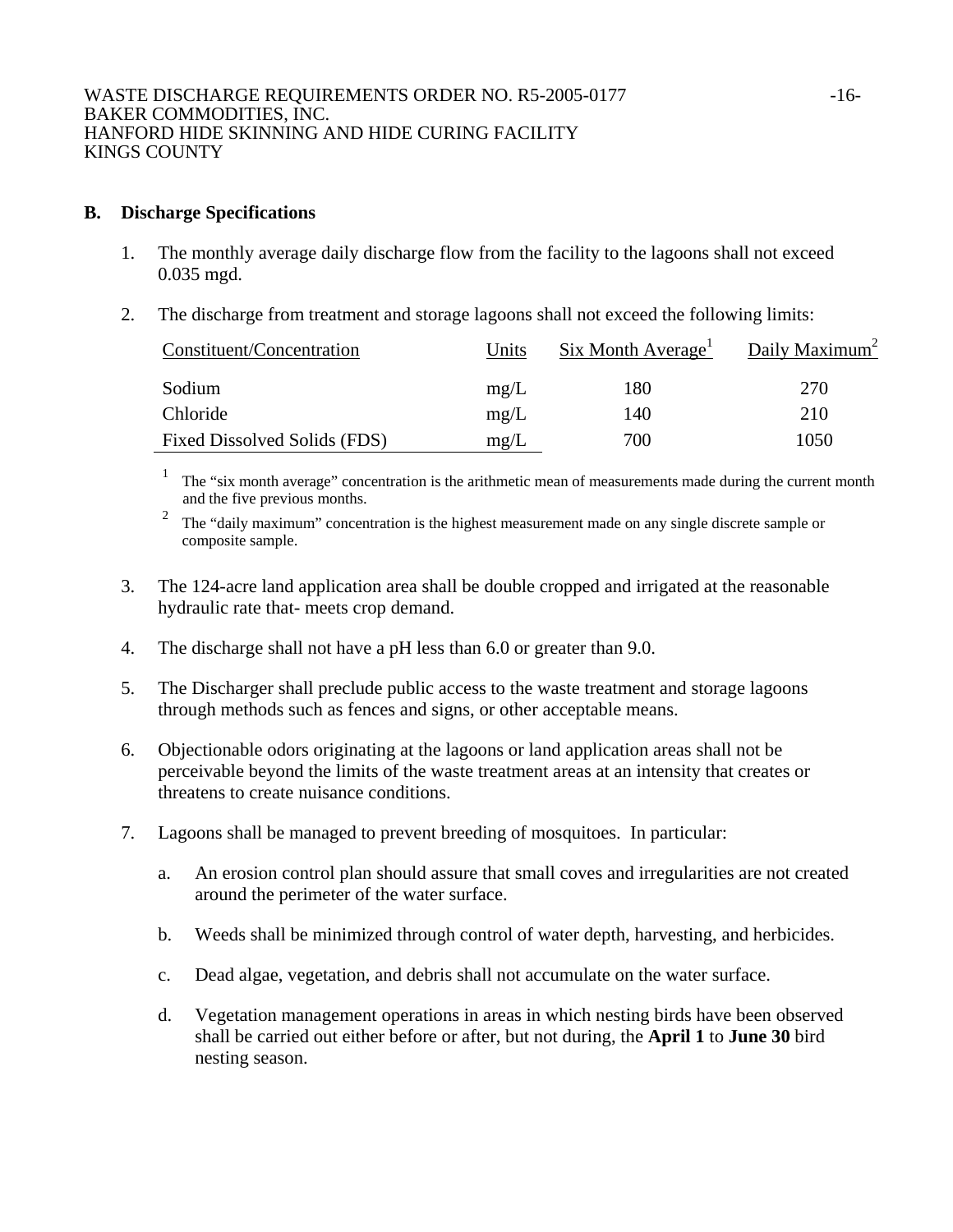- 8. Freeboard shall never be less than three feet in any lagoon (measured vertically) or lesser freeboard if certified in writing by a California registered civil engineer as adequate to prevent overtopping, overflows, or levee failures.
- 9. As a means of discerning compliance with Discharge Specification B.8, the Discharger shall install and maintain in each lagoon permanent markers with calibration indicating the water level at design capacity and available operational freeboard.
- 10. The Facility shall be designed, constructed, operated, and maintained to prevent inundation or washout due to floods with a 100-year frequency.
- 11. The three lined lagoons shall have sufficient capacity to accommodate allowable wastewater flow and design seasonal precipitation during the winter.

# **C. Groundwater Specification**

1. No waste constituent shall be released through the composite liner of the three lined lagoons in a concentration or mass that will cause groundwater to be degraded more than approved by the Regional Board pursuant to Title 27, section 20400(b).

# **D. Sludge and Grit Specifications**

- 1. Sludge and grit shall be disposed of in a manner approved by the Executive Officer and consistent with Title 27.
- 2. Sludge from the ponds shall be discharged off-site at an appropriately permitted facility. The Discharger shall submit a revised RWD for any proposed on-site discharge of sludge.
- 3. Any proposed changes in solids disposal practices shall be reported to the Executive Officer at least 30 days in advance of the change.
- 4. Grit application on site shall be managed and controlled in accordance with a written waste management plan (WMP) describing removal and disposal of liquid from the grit and BMPs for its land application. The WMP shall be subject to the written approval of the Executive Officer in accordance with Provision E.7.

# **E. Provisions**

1. The Discharger shall comply with *Standard Provisions and Reporting Requirements for Waste Discharge Requirements*, dated 1 March 1991, which are attached hereto and by reference a part of this Order.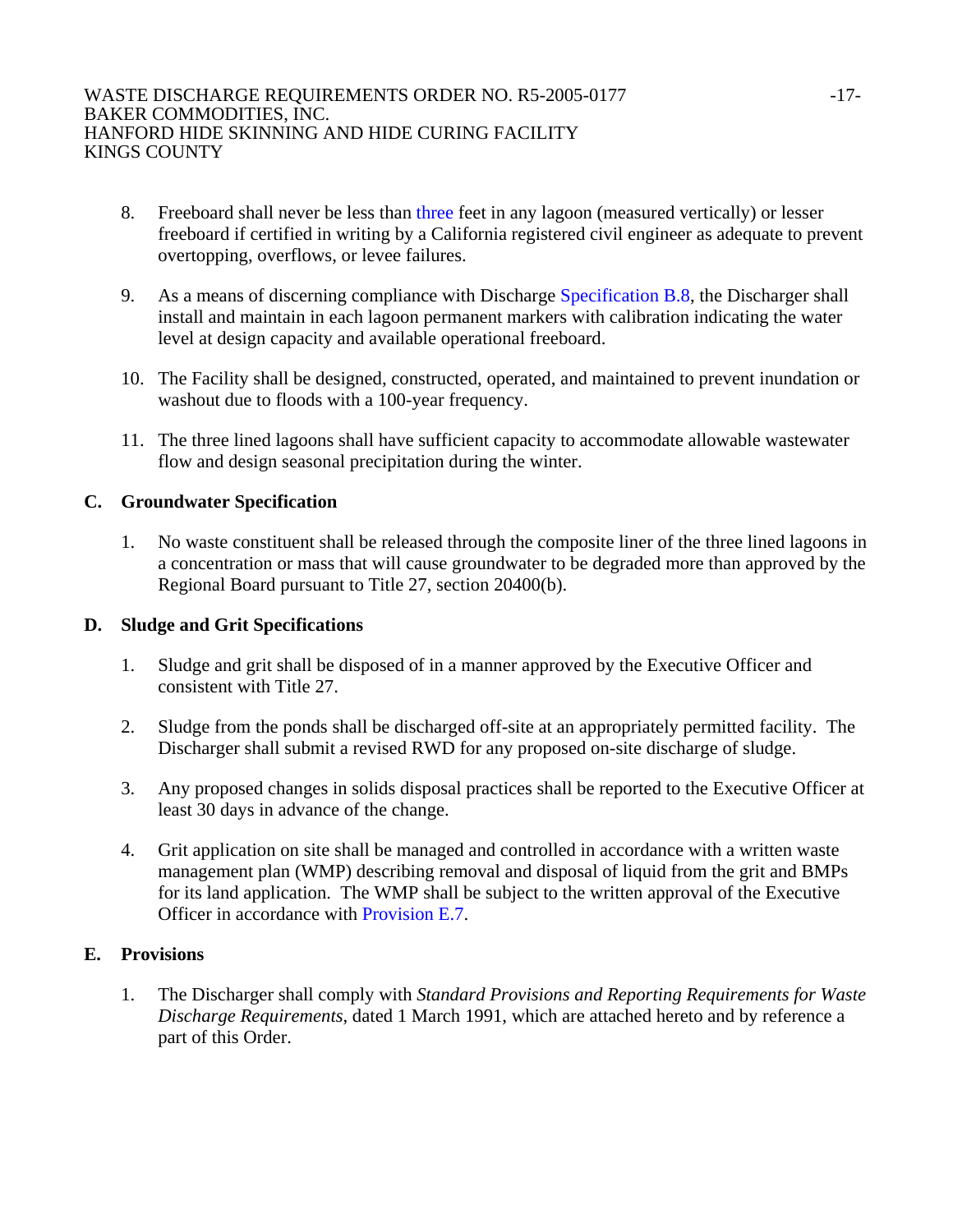- 2. The Discharger shall comply with Monitoring and Reporting Program (MRP) No. R5-2005-0177, which is part of this Order, and any revisions thereto as ordered by the Executive Officer.
- 3. The Discharger shall keep a copy of this Order, including its attachments and Standard Provisions, at the Facility for reference by operating personnel. Key operating personnel shall be familiar with its contents.
- 4. All technical reports required herein that involve planning, investigation, evaluation, or design, or other work requiring interpretation and proper application of engineering or geologic sciences, shall be prepared by or under the direction of persons registered to practice in California pursuant to California Business and Professions Code sections 6735, 7835, and 7835.1. To demonstrate compliance with Title 16, California Code of Regulations, sections 415 and 3065, all technical reports must contain a statement of the qualifications of the responsible registered professional(s). As required by these laws, completed technical reports must bear the signature(s) and seal(s) of the registered professional(s) in a manner such that all work can be clearly attributed to the professional responsible for the work.
- 5. The Discharger shall use best practicable treatment and control, including proper operation and maintenance, to comply with terms of this Order.
- 6. **Sampling and Analysis Plan**. By **30 January 2006**, the Discharger shall submit a Sampling and Analysis Plan. The purpose of the Sampling and Analysis Plan is to insure sample results collected under this Order's Monitoring and Reporting Program are representative of site conditions and the media being sampled. The Sampling and Analysis Plan should cover the following for each type of monitoring (e.g., influent, effluent, groundwater):
	- a. Sampling objectives;
	- b. Pre-sampling activity;
	- c. Sample collection;
	- d. Field measurements;
	- e. Sample preservation and handling;
	- f. Sample control (including chain of custody);
	- g. Analytical procedures (field and laboratory methods);
	- h. Field and laboratory QA/QC;
	- i. Health and safety procedures pertaining to sampling.

The Plan must also detail how the Discharger will provide for comprehensive training of all staff and supervisors with sample collection and analysis, and monitoring and reporting oversight responsibilities. Training shall include proper techniques and procedures for equipment calibration, sampling, analyses, chain-of-custody, and reporting (e.g., data entry) to ensure that complete, timely and accurate monitoring reports are submitted to the Regional Board. An Employee Training & Responsibility Log signed by the individuals responsible for implementation shall be included in the Sampling and Analysis Plan and contain the following: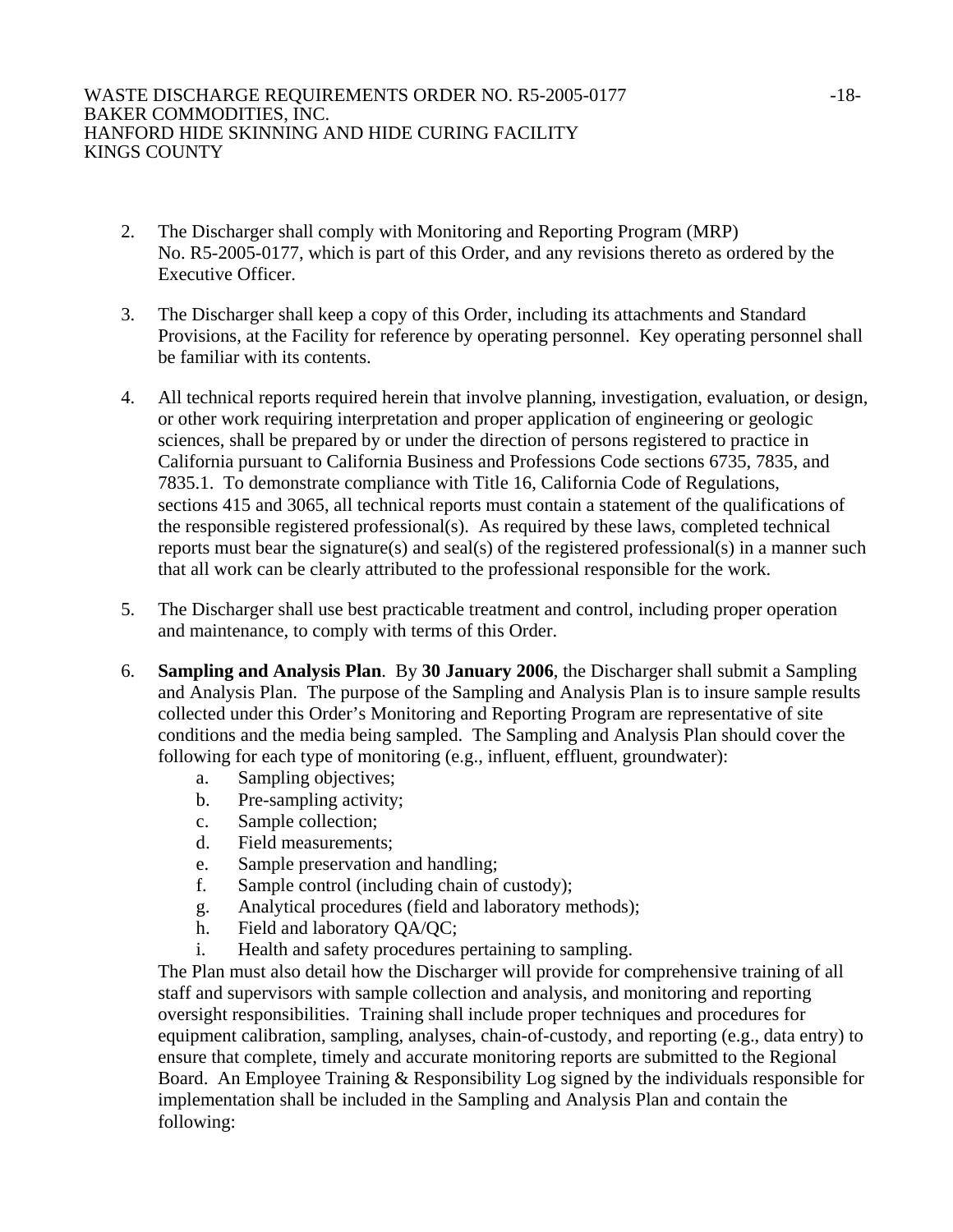Name;

- a. Title;
- b. Responsibility;
- c. Phone Number;
- d. Read Sampling and Analysis Plan (yes or no);
- e. Trained on Duties (yes or no);
- f. Signature, and
- g. Date.
- 7. **Grit Characterization and Waste Management Plan**. **90 days** prior to the onsite discharge of grit the Discharger shall submit a waste characterization and waste management plan for approval by the Executive Officer. The waste characterization and waste management plan shall propose a method of removal and disposal of liquid from the grit prior to land application and demonstrate that waste constituents in the subject waste will be consumed as a benefit in soil and/or by crops that will be commercially harvested and that no other waste constituent will be discharged in a concentration that will degrade underlying groundwater. The Plan shall also describe BMPs to optimize the benefits from the land application of waste and reduce or eliminate the chance that the discharge will result in a waste constituent being released in a concentration that will degrade underlying groundwater.
- 8. The Discharger must comply with all conditions of this Order, including timely submittal of technical and monitoring reports as directed by the Executive Officer. Accordingly, the Discharger shall submit to the Regional Board on or before each report due date the specified document or, if an action is specified, a written report detailing evidence of compliance with the date and task. If noncompliance is being reported, the reasons for such noncompliance shall be stated, plus an estimate of the date when the Discharger will be in compliance. The Discharger shall notify the Regional Board by letter when it returns to compliance with the time schedule. Violations may result in enforcement action, including Regional Board or court orders requiring corrective action or imposing civil monetary liability, or in revision or rescission of this Order.
- 9. In the event of any change in control or ownership of land or waste treatment and storage facilities presently owned or controlled by the Discharger, the Discharger shall notify the succeeding owner or operator of the existence of this Order by letter, a copy of which shall be immediately forwarded to this office. To assume operation under this Order, the succeeding owner or operator must apply in writing to the Executive Officer requesting transfer of the Order. The request must contain the requesting entity's full legal name, the state of incorporation if a corporation, the address and telephone number of the persons responsible for contact with the Regional Board and a statement. The statement shall comply with the signatory paragraph of Standard Provision B.3 and state that the new owner or operator assumes full responsibility for compliance with this Order. Failure to submit the request shall be considered a discharge without requirements, a violation of the California Water Code. Transfer shall be approved or disapproved in writing by the Executive Officer.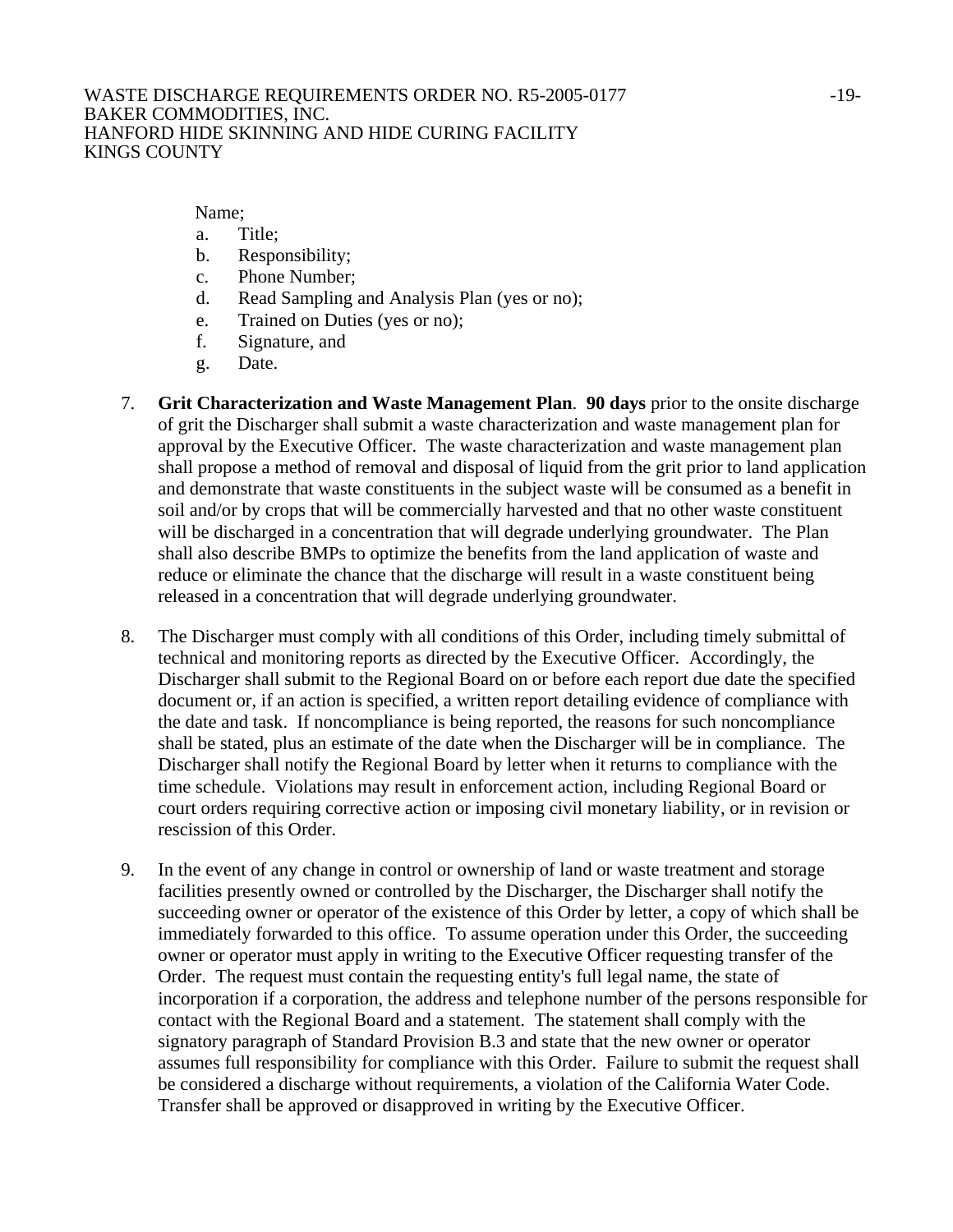### WASTE DISCHARGE REQUIREMENTS ORDER NO. R5-2005-0177 -20-BAKER COMMODITIES, INC. HANFORD HIDE SKINNING AND HIDE CURING FACILITY KINGS COUNTY

10. The Regional Board will review this Order periodically and will revise requirements when necessary.

I, THOMAS R. PINKOS, Executive Officer, do hereby certify the foregoing is a full, true, and correct copy of an Order adopted by the California Regional Water Quality Control Board, Central Valley Region, on 29 November 2005.

 $\overline{\phantom{a}}$  , which is a set of the contract of the contract of the contract of the contract of the contract of the contract of the contract of the contract of the contract of the contract of the contract of the contract

THOMAS R. PINKOS, Executive Officer

Order Attachments: Monitoring and Reporting Program A. Vicinity Map B. Facility Map Information Sheet Standard Provisions (1 March 1991 version)

SJK/DKP: 11/29/05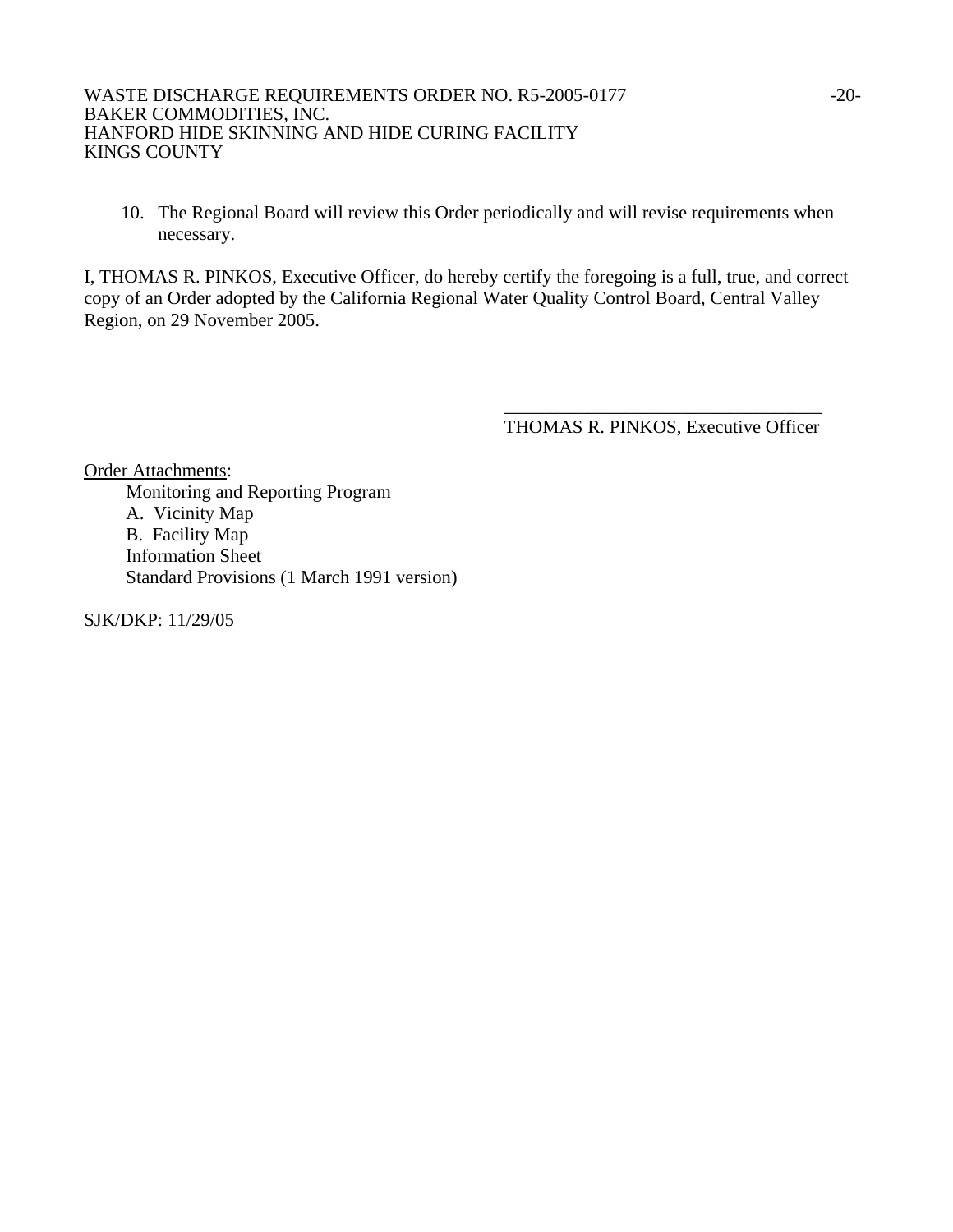# CALIFORNIA REGIONAL WATER QUALITY CONTROL BOARD CENTRAL VALLEY REGION

# MONITORING AND REPORTING PROGRAM NO. R5-2005-0177 FOR BAKER COMMODITIES, INC. HANFORD HIDE SKINNING AND HIDE CURING FACILITY KINGS COUNTY

This Monitoring and Reporting Program (MRP) is required pursuant to California Water Code section 13267. The Discharger shall submit within **30 days** following issuance of this MRP a flow schematic identifying sample locations and irrigation blocks specified in this MRP.

**The Discharger shall not implement any changes to this MRP unless and until the Regional Board adopts or the Executive Officer issues a revised MRP.** Changes to sample location shall be established with concurrence of Regional Board's staff, and a description of the revised stations shall be submitted to the Regional Board for the approval of the Executive Officer. Changes to sample locations shall be established with concurrence of Regional Board's staff, and a description of the revised stations shall be submitted to the Regional Board and, following approval of the Executive Officer, attached by the Discharger to its copy of this Order. All samples should be representative of the volume and nature of the discharge or matrix of material sampled. The time, date, and location of each sample shall be recorded on the sample chain of custody form. All analyses shall be performed in accordance with Standard Provisions, Provisions for Monitoring. The results of analyses performed in accordance with specified test procedures, taken more frequently than required at the locations specified in this MRP, shall be reported to the Regional Board and used in determining compliance.

Field test instruments (such as pH) may be used provided that:

- 1. the operator is trained in the proper use of the instrument;
- 2. the instruments are calibrated prior to each use;
- 3. instruments are serviced and/or calibrated by the manufacturer at the recommended frequency; and
- 4. field calibration reports are submitted as described in the "Reporting" section of this MRP.

Each laboratory report shall clearly identify the following:

- 1. analytical method;
- 2. measured value;
- 3. units;
- 4. what constituent a value is reported as;
- 5. method detection limit (MDL);
- 6. reporting limit (RL) (i.e., a practical quantitation limit or PQL); and
- 7. documentation of cation/anion balance for general minerals analysis of supply water and groundwater samples.

All laboratory results shall be reported down to the MDL. Non-detected results shall be reported as less than the MDL (<MDL). Results above the MDL, but below the concentration of the lowest calibration standard for multipoint calibration methods or below the reporting limit for other methods shall be flagged as estimated.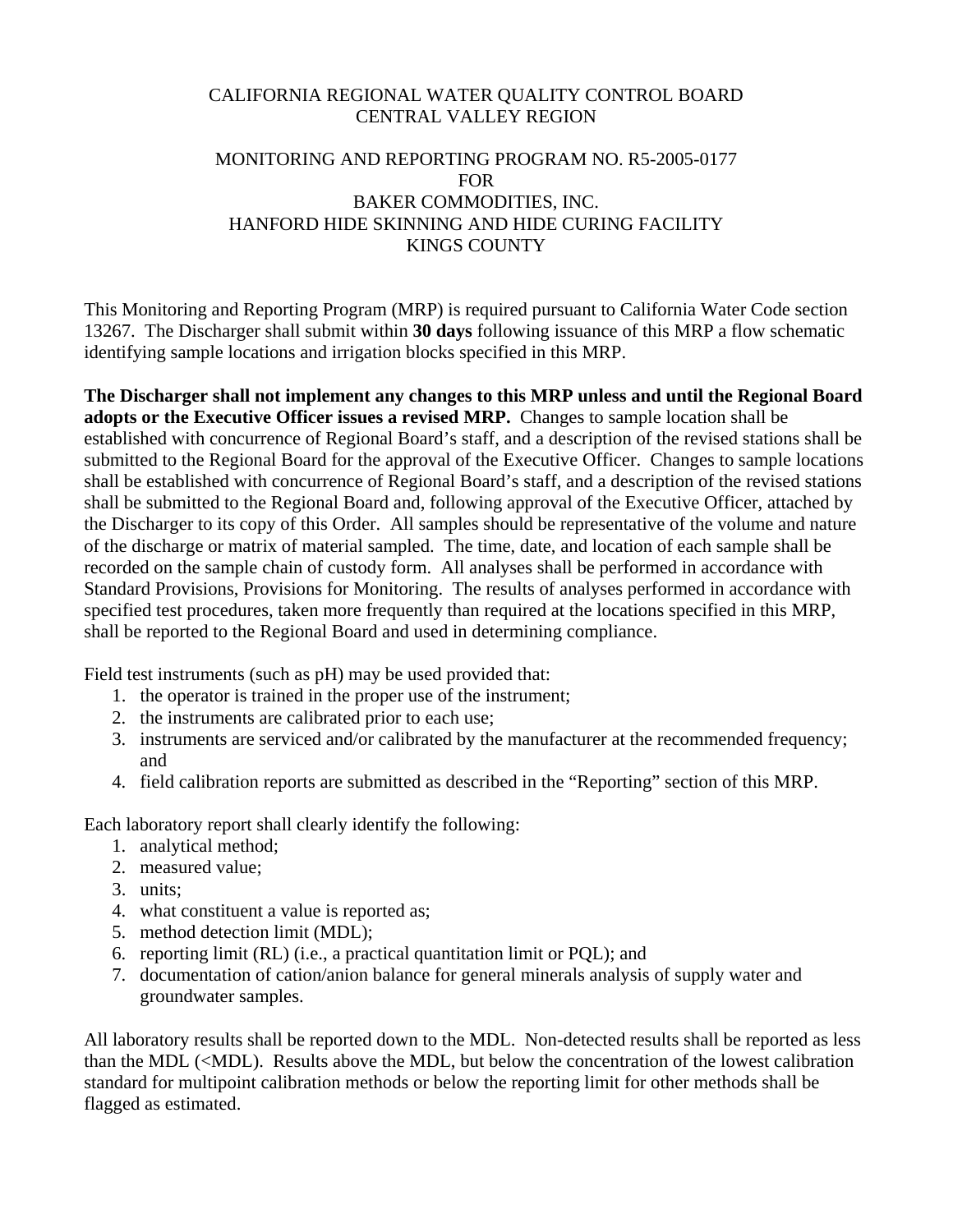#### MONITORING AND REPORTING PROGRAM NO. R5-2005-0177 -2-BAKER COMMODITIES, INC. HANFORD HIDE SKINNING AND HIDE CURING FACILITY KINGS COUNTY

Analytical procedures shall comply with the methods and holding times specified in: *Methods for Chemical Analysis of Water and Wastes* (EPA-600/4-79-020, 1983); Methods *for Determination of Inorganic Substance in Environmental Samples* (EPA/600/R-93/100, 1993); Standard *Methods for the Examination of Water and Wastewater*, *20th Edition* (WEF, APHA, AWWA); and *Soil, Plant and Water Reference Methods for the Western Region, 2003,* 2nd Edition, 2003 (hereafter Western Region Methods).

### **INFLUENT FLOW MONITORING**

Lagoon influent flow shall be measured before discharge into the lagoons and shall include at least the following:

| Constituent                                                                                                | <u>Units</u> | Type of Sample | <b>Sampling Frequency</b> |
|------------------------------------------------------------------------------------------------------------|--------------|----------------|---------------------------|
| Daily Flow                                                                                                 | gallons      | Continuous     | Daily <sup>1</sup>        |
| <b>Total Monthly Flow</b>                                                                                  | gallons      | Computed       | Monthly                   |
| <b>Average Daily Flow</b>                                                                                  | gal/day      | Computed       | Monthly                   |
| Sample frequencies referenced in this program as "Daily" shall not include days on which there is no flow. |              |                |                           |

Sample frequencies referenced in this program as "Daily" shall not include days on which there is no flow.

## **LAGOON MONITORING**

Permanent markers (e.g., staff gages) shall be placed in all lagoons with calibrations indicating the water level at design capacity and available operational freeboard. The freeboard shall be monitored on all lagoons to the nearest tenth of a foot. Lagoon monitoring shall include at least the following for Lagoons No. 1 through No. 3:

| Constituent                                                  | Jnits             | Type of Sample | <b>Sampling Frequency</b> |
|--------------------------------------------------------------|-------------------|----------------|---------------------------|
| Freeboard <sup>1</sup>                                       | feet <sup>2</sup> | Observation    | Weekly                    |
| Freeboard shall be monitored to the nearest tenth of a foot. |                   |                |                           |

### **DISCHARGE MONITORING**

Discharge monitoring samples shall be collected from the influent to the unlined lagoons until the lined lagoons are constructed, and from the discharge point of the last lagoon thereafter. Discharge monitoring shall include at least the following:

| Constituent                         | Units         | <b>Type of Sample</b> | <b>Sampling Frequency</b> |
|-------------------------------------|---------------|-----------------------|---------------------------|
| <b>PH</b>                           | mg/L          | Composite/Grab        | Monthly                   |
| <b>Electrical Conductivity</b>      | $\mu$ mhos/cm | Composite/Grab        | Monthly                   |
| Chloride                            | mg/L          | Composite/Grab        | Monthly                   |
| Sodium                              | mg/L          | Composite/Grab        | Monthly                   |
| <b>Total Dissolved Solids (TDS)</b> | mg/L          | Composite/Grab        | Monthly                   |
| Fixed Dissolved Solids (FDS)        | mg/L          | Composite/Grab        | Monthly                   |
| <b>BOD</b>                          | mg/L          | Composite/Grab        | Quarterly <sup>1</sup>    |
| <b>Total Suspended Solids</b>       | mg/L          | Composite/Grab        | Quarterly <sup>1</sup>    |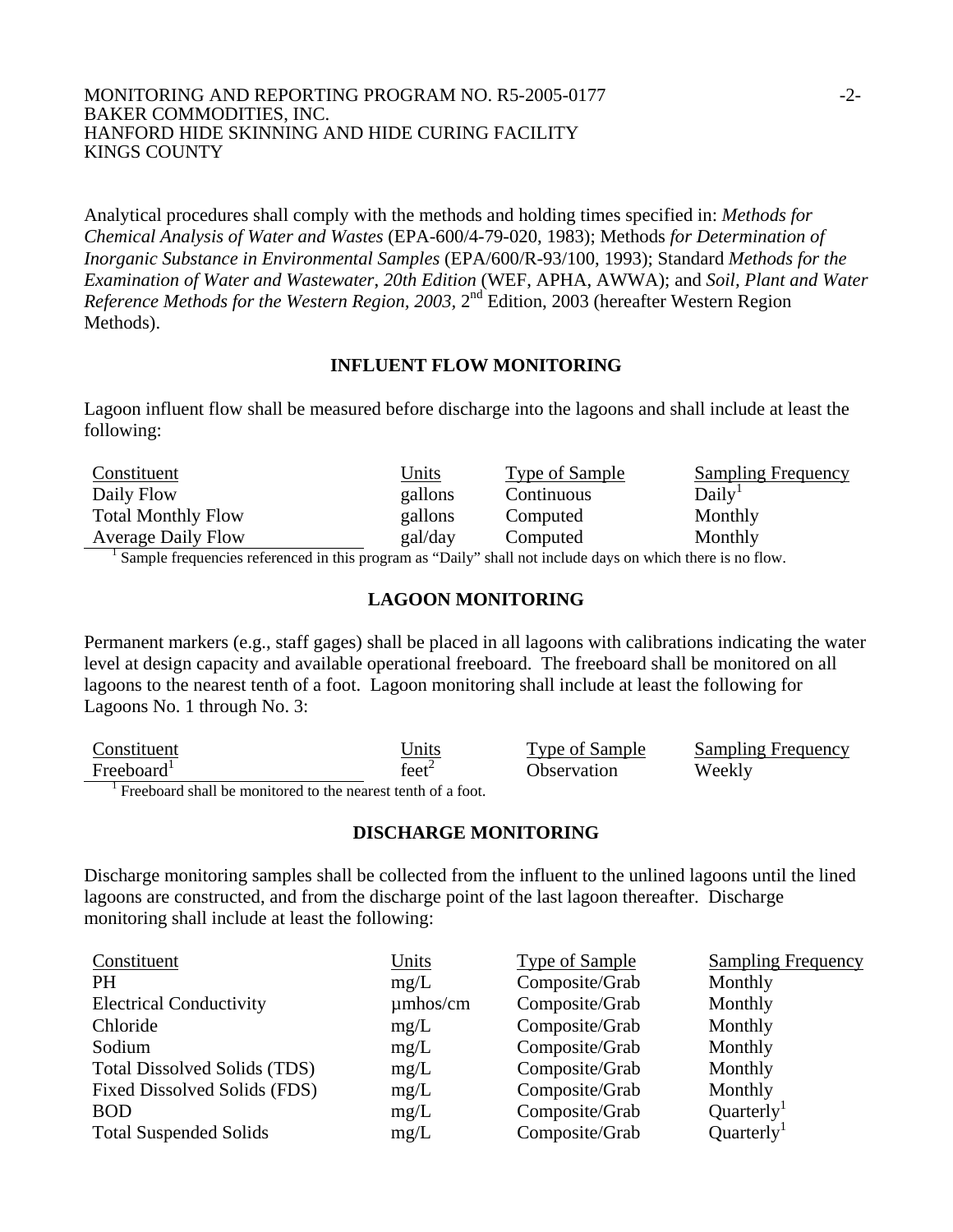#### MONITORING AND REPORTING PROGRAM NO. R5-2005-0177 -3-BAKER COMMODITIES, INC. HANFORD HIDE SKINNING AND HIDE CURING FACILITY KINGS COUNTY

| Constituent                     | <u>Units</u> | <b>Type of Sample</b> | <b>Sampling Frequency</b> |
|---------------------------------|--------------|-----------------------|---------------------------|
| Ammonia (as NH <sub>3</sub> -N) | mg/L         | Composite/Grab        | Quarterly <sup>1</sup>    |
| Nitrate (as $N$ )               | mg/L         | Composite/Grab        | Quarterly <sup>1</sup>    |
| Total Kjeldahl Nitrogen (TKN)   | mg/L         | Composite/Grab        | Quarterly <sup>1</sup>    |
| Total Nitrogen (as N)           | mg/L         | Composite/Grab        | Quarterly <sup>1</sup>    |
| General Minerals <sup>2</sup>   | mg/L         | Composite/Grab        | Annually <sup>3</sup>     |

<sup>1</sup> January, April, July, October.

<sup>2</sup> General Minerals as referred to in this program shall include the constituents in the General Minerals Analyte List presented below.

<sup>3</sup> Fourth Quarter

# General Minerals<sup>1, 2</sup>

| <b>Alkalinity</b> | Electrical Conductivity (EC) | Sodium                              |
|-------------------|------------------------------|-------------------------------------|
| Bicarbonate       | <b>Hardness</b>              | Sulfate                             |
| Calcium           | Magnesium                    | <b>Total Dissolved Solids (TDS)</b> |
| Carbonate         | pH                           |                                     |
| Chloride          | Potassium                    |                                     |

1 General minerals analyte lists may vary depending on the laboratory, but shall include at least the above analytes and properties. Except for wastewater analyses, an anion/cation balance demonstrating that analyses are complete should accompany results.

2 Samples placed in preserved bottles shall first be filtered through a 0.45 µm nominal pore size filter. If field filtering is not feasible, samples shall be placed in unpreserved containers and submitted to the laboratory within 24 hours with a request (reflected on the chain-of-custody form) to immediately filter then preserve the sample.

### **GROUNDWATER MONITORING**

Prior to collecting samples and after measuring the water level, each monitoring well shall be adequately purged to remove water that has been standing within the well screen and casing that may not be chemically representative of formation water. Depending on the hydraulic conductivity of the geologic setting, the volume removed during purging is typically from 3 to 5 volumes of the standing water within the well casing and screen, or additionally the filter pack pore volume.

Samples shall be collected from approved monitoring wells and analyzed for the following constituents at the following frequency:

| Constituent/Parameter | Units                                                     | Type of Sample | Frequency     |
|-----------------------|-----------------------------------------------------------|----------------|---------------|
| Depth to groundwater  | feet, to the nearest<br>$0.01$ foot                       | Measured       | Semi-annually |
| Groundwater elevation | feet above mean<br>sea level, to the<br>nearest 0.01 foot | Calculated     | Semi-annually |
| EC                    | $\mu$ mhos/cm                                             | Grab           | Semi-annually |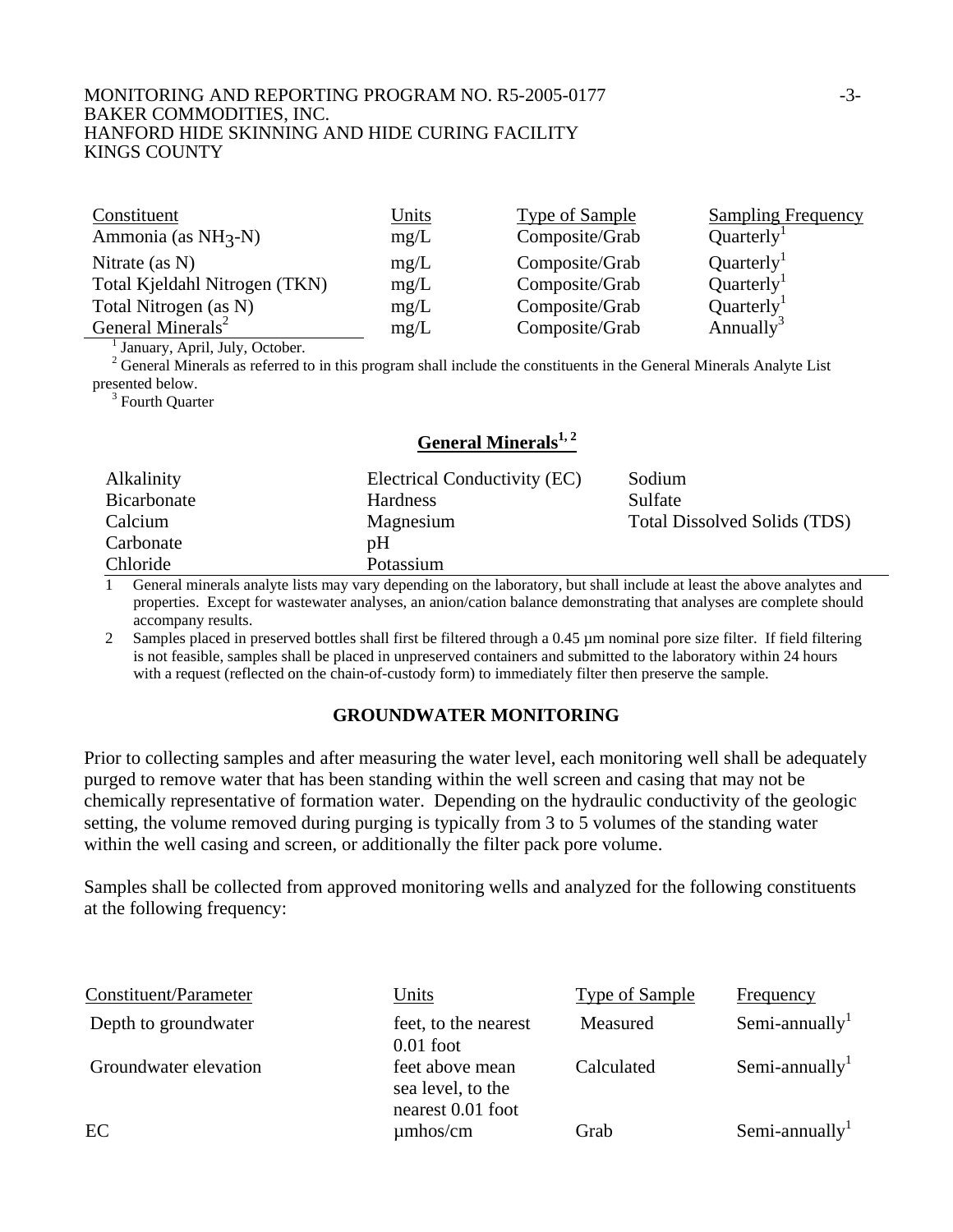#### MONITORING AND REPORTING PROGRAM NO. R5-2005-0177  $-4$ -BAKER COMMODITIES, INC. HANFORD HIDE SKINNING AND HIDE CURING FACILITY KINGS COUNTY

| Constituent/Parameter      | <b>Units</b> | Type of Sample | Frequency                  |
|----------------------------|--------------|----------------|----------------------------|
| pH                         | pH Units     | Grab           | Semi-annually <sup>1</sup> |
| <b>TDS</b>                 | mg/L         | Grab           | Semi-annually <sup>1</sup> |
| Sodium                     | mg/L         | Grab           | Semi-annually <sup>1</sup> |
| Chloride                   | mg/L         | Grab           | Semi-annually <sup>1</sup> |
| Nitrate (as $NO3-N$ )      | mg/L         | Grab           | Semi-annually              |
| <b>General Minerals</b>    | mg/L         | Grab           | Annually <sup>2</sup>      |
| Second and Fourth Quarters |              |                |                            |

Second and Fourth Quarters

<sup>2</sup> Fourth Quarter

Quarterly groundwater monitoring reports shall contain the following:

- 1. A statement certifying when monitoring instruments and devices used in monitoring groundwater were last calibrated, including identification of who performed the calibration.
- 2. A summary of groundwater monitoring in a format (both printed and electronic) selected in concurrence with Regional Board staff, including
- 3. Contour maps showing the gradient and direction of groundwater flow under/around the waste management unit, based upon water level elevations taken prior to the collection of the water quality data. The contour map shall be constructed using groundwater surface elevations from the Facility's monitoring wells;
- 4. Graphs of the laboratory analytical data for samples taken from approved wells within at least the previous five calendar years (as data become available). Each such graph shall plot the concentration of one or more waste constituents specified below over time for a given monitoring well, at a scale appropriate to show trends or variations in water quality. The graphs shall plot each datum, rather than plotting mean values. For any given constituent, the scale for the background plots shall be the same as that used to plot downgradient data. Separate graphs shall show hydrologic equipotential gradients and equal concentration gradients for constituents below selected in concurrence with Regional Board staff.

Groundwater Constituents to Evaluate

 Electrical Conductivity TDS Sodium Nitrate (as N) Cloride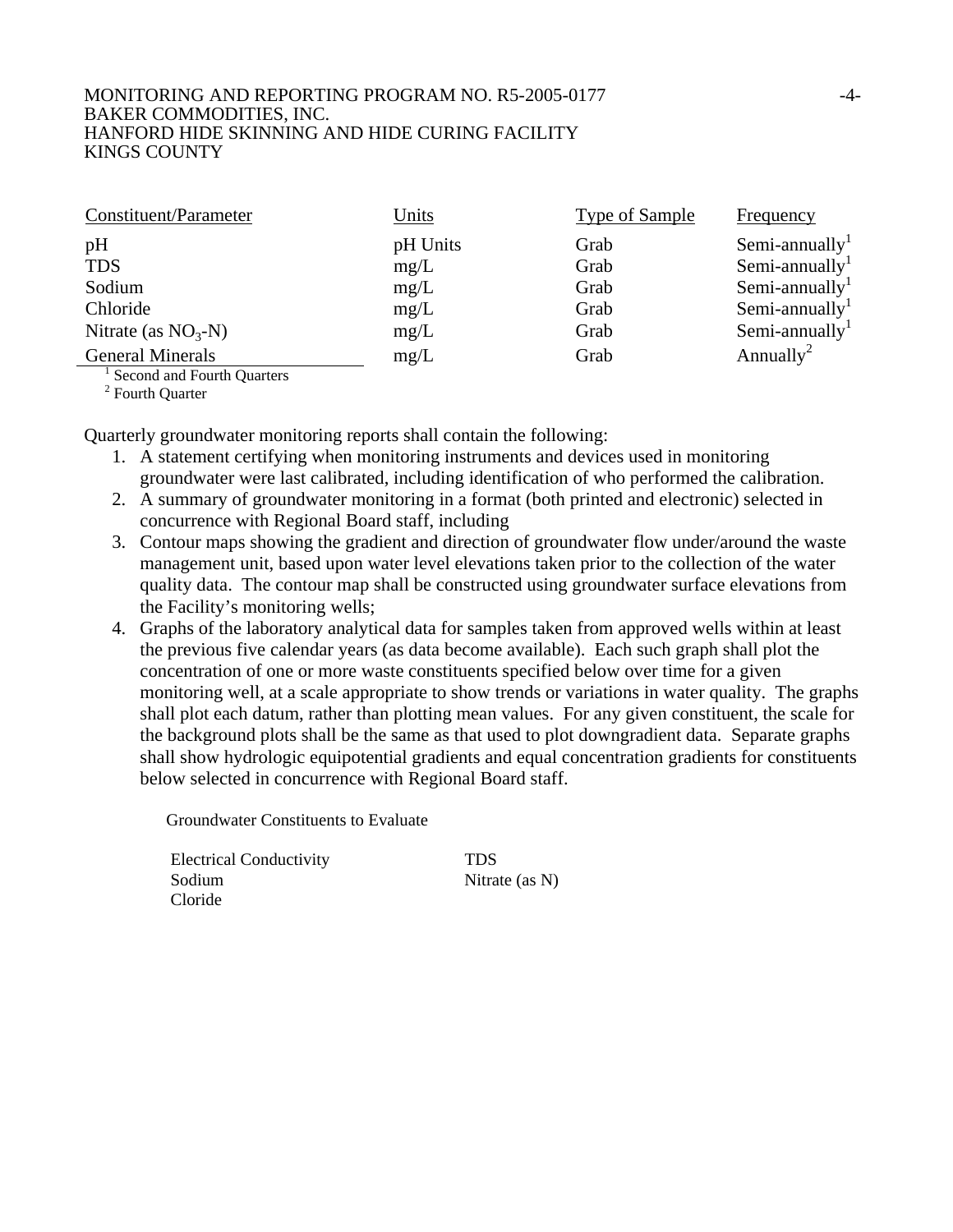#### MONITORING AND REPORTING PROGRAM NO. R5-2005-0177 - 5-BAKER COMMODITIES, INC. HANFORD HIDE SKINNING AND HIDE CURING FACILITY KINGS COUNTY

## **BRINE WASTE MONITORING**

Brine waste shall be monitored monthly for the following:

- 1. Quantity generated
- 2. Quantity shipped
- 3. Destination of the shipped brine waste
- 4. Quantity currently in storage

Truck manifest records for the brine waste shall be kept at the Facility for a minimum of five years and made available to Regional Board staff upon request, so that Regional Board staff may confirm who receives the brine waste, in what quantities, and when.

### **WATER SUPPLY MONITORING**

The supply water for the Facility shall be monitored as follows:

| Constituent             | Units | Measurement | <b>Frequency</b>      |
|-------------------------|-------|-------------|-----------------------|
| <b>General Minerals</b> | mg/L  | Grab        | Annually <sup>1</sup> |
| Nitrate                 | mg/L  | Grab        | Annually <sup>1</sup> |

 $\frac{1}{1}$  Fourth Quarter

### **REPORTING**

The Discharger shall report monitoring data and information as required in this MRP and as required in the Standard Provisions and Reporting Requirements. All reports submitted in response to this MRP shall comply with the signatory requirements in Standard Provisions, General Reporting Requirements B.3. Monitoring reports shall be submitted to the Regional Board quarterly and shall be submitted by **1st day of the second month following the quarter the samples were collected** (i.e., the 1st Quarter report is due by 1 March).

In reporting monitoring data, the Discharger shall arrange the data in tabular form so that the date, the constituents, and the concentrations are readily discernible. The data shall be summarized in such a manner that illustrates clearly whether the Discharger complies with waste discharge requirements. If the Discharger monitors any waste constituent or parameter at the locations designated herein more frequently than is required by this Order, the results of such monitoring shall be included in the discharge monitoring report.

By **1 February of each year**, the Discharger shall submit a written report to the Executive Officer containing the following:

- 1. The names and general responsibilities of all persons in charge of wastewater treatment and disposal.
- 2. The names and telephone numbers of persons to contact regarding the Facility for emergency and routine situations.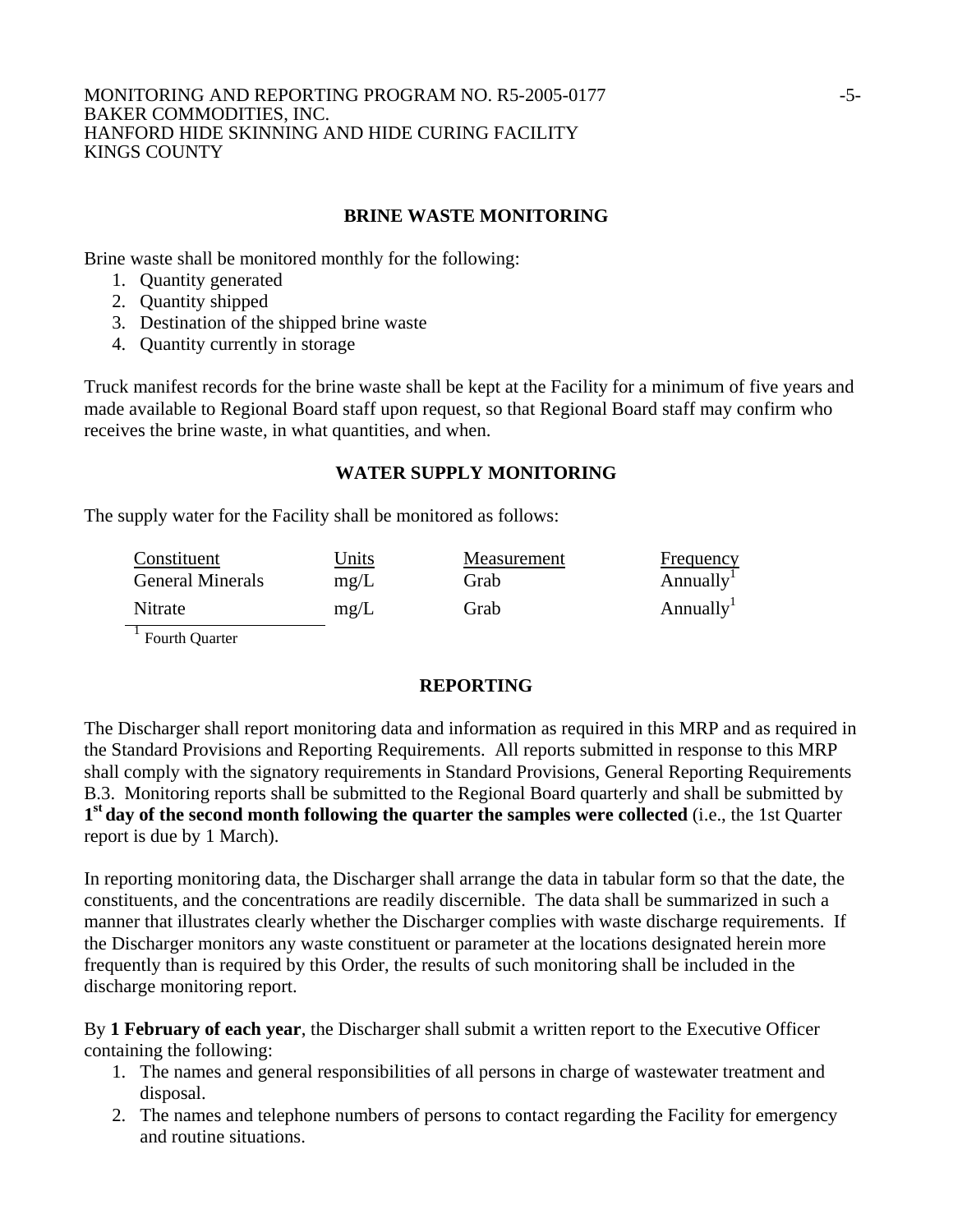#### MONITORING AND REPORTING PROGRAM NO. R5-2005-0177 -6-BAKER COMMODITIES, INC. HANFORD HIDE SKINNING AND HIDE CURING FACILITY KINGS COUNTY

- 3. An updated copy of the Employee Training & Responsibility Log signed by the individuals currently responsible for implementation of the Facility's Sampling and Analysis Plan that was submitted in accordance with Provision E.6.
- 4. A statement certifying when the flow meter and other monitoring instruments and devices were last calibrated, including identification of who performed the calibration (Standard Provision C.3).
- 5. A statement regarding whether the current operation and maintenance manual, and contingency plan, reflect the wastewater treatment facility as currently constructed and operated, and the dates when these documents were last reviewed for adequacy.
- 6. The results of an annual evaluation conducted pursuant to Standard Provision E.4 and a figure depicting monthly average discharge flow for the past five years.
- 7. A summary and discussion of the compliance record for the reporting period. If violations have occurred, the report shall also discuss the corrective actions taken and planned to bring the discharge into full compliance with this Order.

The Discharger shall implement the above monitoring program on the first day of the month following adoption of this Order.

 $\overline{\phantom{a}}$  , which is a set of the set of the set of the set of the set of the set of the set of the set of the set of the set of the set of the set of the set of the set of the set of the set of the set of the set of th

THOMAS R. PINKOS, Executive Officer

29 November 2005 (Date)

SJK/DKP: 11/29/05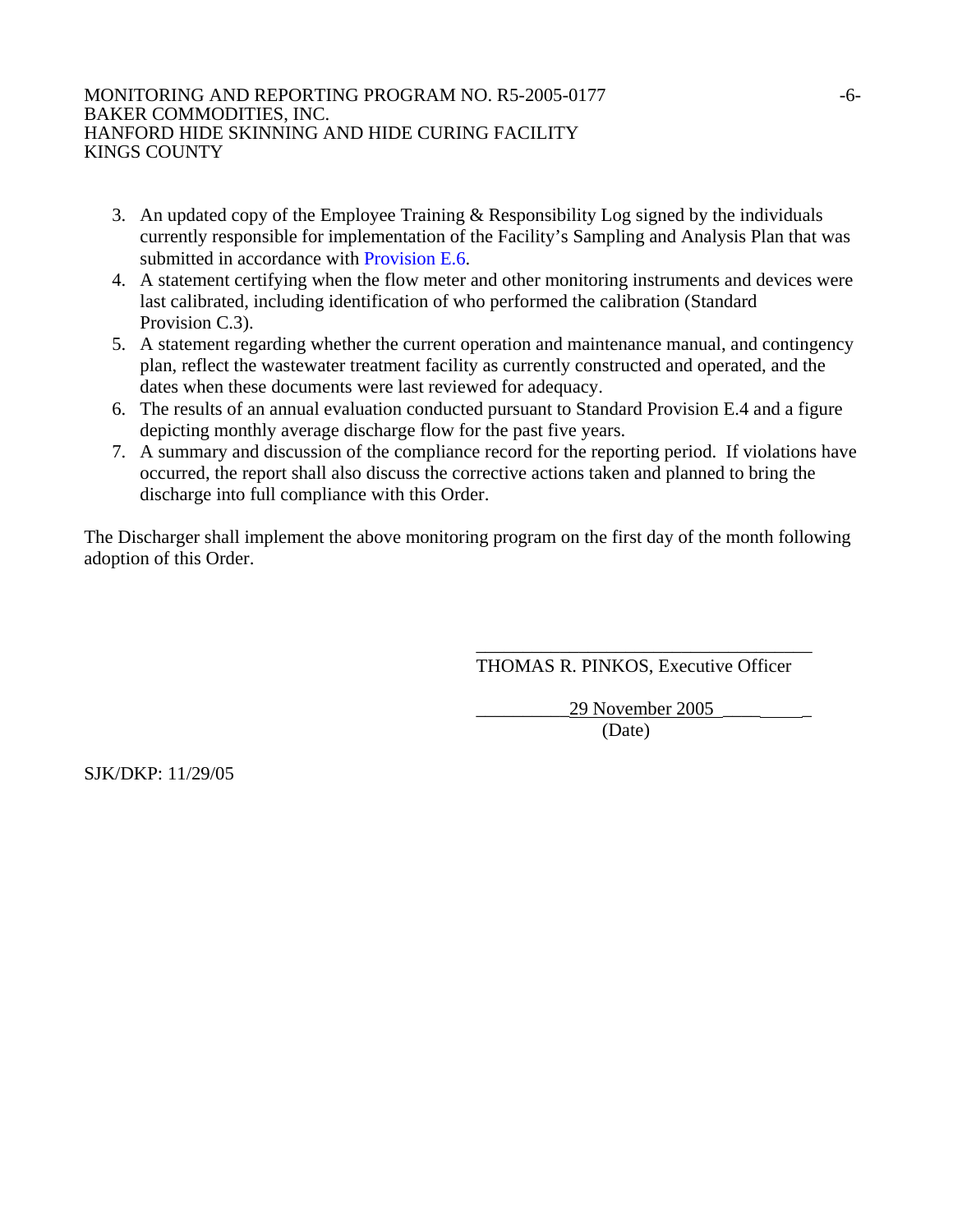## INFORMATION SHEET

# ORDER NO. R5-2005-0177 BAKER COMMODITIES, INC. HANFORD SKINNING AND HIDE CURING FACILITY KINGS COUNTY

### **INTRODUCTION**

Baker Commodities, Inc. (hereafter Discharger) owns and operates a dead cow and calf skinning and hide curing facility (Facility) at 7480 Hanford Armona Road, approximately 2 miles west of the City of Hanford. The Facility recieves dead cows and calves from surrounding dairies. Cow and calf hides are separated from carcasses during skinning. Hides are sent to the Facility's curing room where salt is applied and carcasses are chopped up and loaded into trucks for transport to Baker Commodities' Kerman rendering plant.

The Discharger has discharged industrial wastes to land since at least 1964 when it acquired half ownership in the property and onsite business. The Discharger acquired the remaining portion of the business in 1972. In July 1996, after Regional Board staff found the Facility operating without WDRs, the Discharger submitted a Report of Waste Discharge (RWD). In September 2000, the Discharger submitted a revised RWD in support of an increase in discharge associated with a complete upgrade of the Facility (i.e., new buildings, equipment, etc.). Operations in the newly constructed Facility began in January 2002. In February 2003, the Discharger submitted a second revised RWD to construct three lined treatment lagoons.

To segregate the brine waste from hide skinning wastewater, the curing process is physically separated from the hide skinning room. Hide skinning wastewater is discharged to three unlined lagoons then used to supplement an irrigation supply. Brine waste is stored in a tank and periodically trucked to the Discharger's Los Angeles facility where it is discharged to the local sewer system connected to a publically owned treatment works with an ocean outfall.

#### **ENFORCEMENT**

The Discharger was not segregating waste brine until February 2001 and before then discharged it and hide skinning wastewater to three unlined lagoons. To determine the impacts to the lagoons, the Discharger, at the Regional Board's request, performed a soil and groundwater investigation. The results of the groundwater investigation indicate significant increases in EC, TDS, sodium, chloride, and nitrate concentrations downgradient of the lagoons. Soil borings from the ground surface to the top of the water table confirm the transport of waste constituents from the unlined lagoons into groundwater. A time schedule is necessary to address mitigation of impacts from past discharges, construction of the new ponds, and closure of existing unlined ponds. This is addressed in a separate enforcement order.

## **DISCHARGE PROHIBITIONS**

Discharge Prohibition A.3 prohibits the discharge of waste classified as designated, as defined by CWC section 13173. As the proposed Order finds that the Discharger's brine waste and brine waste combined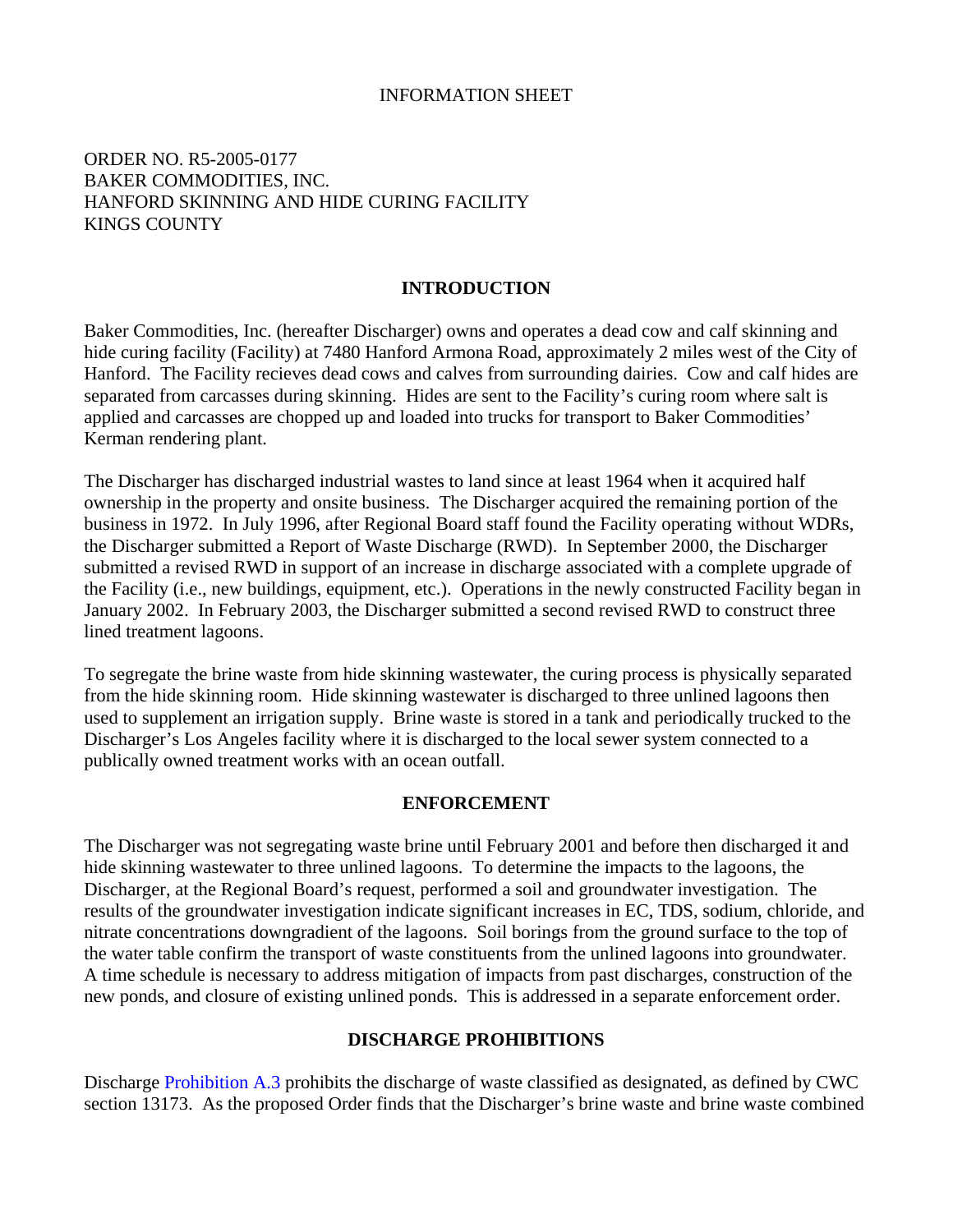#### INFORMATION SHEET – ORDER NO. R5-2005-0177  $-2$ -BAKER COMMODITIES, INC. HANFORD SKINNING AND HIDE CURING FACILITY KINGS COUNTY

with hide skinning wastewater is "designated" (i.e., Finding 38), the discharge of the brine waste to other than the Facility sumps and above ground tank is prohibited.

### **DISCHARGE SPECIFICATIONS**

Discharge Specification B.1 limits the average daily discharge of hide skinning wastewater to 0.027 mgd. This limit is based upon the RWD technical demonstration that the Facility will have adequate treatment, storage and reuse capabilities to handle this quantity of wastewater once the three lined lagoons are constructed.

The proposed Order prescribes discharge limitations for sodium, chloride and fixed dissolved solids to insure that BMPs for salinity control continue to be implemented and groundwater is adequately protected. Self-monitoring data that exceeds the six-month average and daily maximum discharge limits for sodium, chloride and fixed dissolved solids is indicative of process wastewater that contains waste brine or other wastes not representative of hide skinning wastewater.

The proposed discharge limitations were calculated using self-monitoring data obtained from lagoon influent data. Typically, effluent from pond systems more accurately characterizes a discharge than a composite of influent. This higher level of accuracy is attributable to the fact that effluent from a pond system generally represents a complete mix of the discharge over time. However, in this particular case, the Discharger's self monitoring data shows that sodium, chloride and TDS levels increase between influent and effluent, over what evaporation losses would cause, suggesting that sodium, chloride and TDS from brine-contaminated soil and sludge are reentering the wastewater held in the lagoons. These observed salinity increases make it impractical to establish reasonable statistically derived discharge limits based on the Discharger's current self-monitoring effluent data.

Six-month average discharge limits were calculated to be 180 mg/L for sodium, 140 mg/L for chloride and 700 mg/L for fixed dissolved solids using a one-sided confidence interval at the 99% confidence level. A six-month average concentration exceeding this limit would indicate hide skinning wastewater not characteristic of the hide skinning wastewater permitted by this proposed Order. The six-month average limits were calculated statistically from treatment lagoon sodium, chloride and fixed dissolved solids influent data collected between January 2002 and August 2005. During this period the discharge was comprised entirely of hide skinning wastewater as the Discharger had: 1) ceased discharging brine waste, 2) began operating its newly constructed Facility, and 3) began full implementation of BMPs.

The daily maximum concentration discharge limits were calculated as 150% of the six-month average concentration limits and are as follows: 270 mg/L for sodium, 210 mg/L for chloride and 1050 mg/L for fixed dissolved solids. Board staff simulated different maximums against the existing effluent data set collected between January 2002 and August 2005. Professional judgment was used in the simulation process by setting the daily maximum limit to take into account natural variation in data, which led to increasing the maximum limit, and the regulatory demand of decreasing the maximum limit to minimize potential degradation.

An exception to the Basin Plan EC limit is reasonable as a disproportionate increase in the EC of the Discharger's hide skinning wastewater is attributable to organic dissolved solids; the Discharger is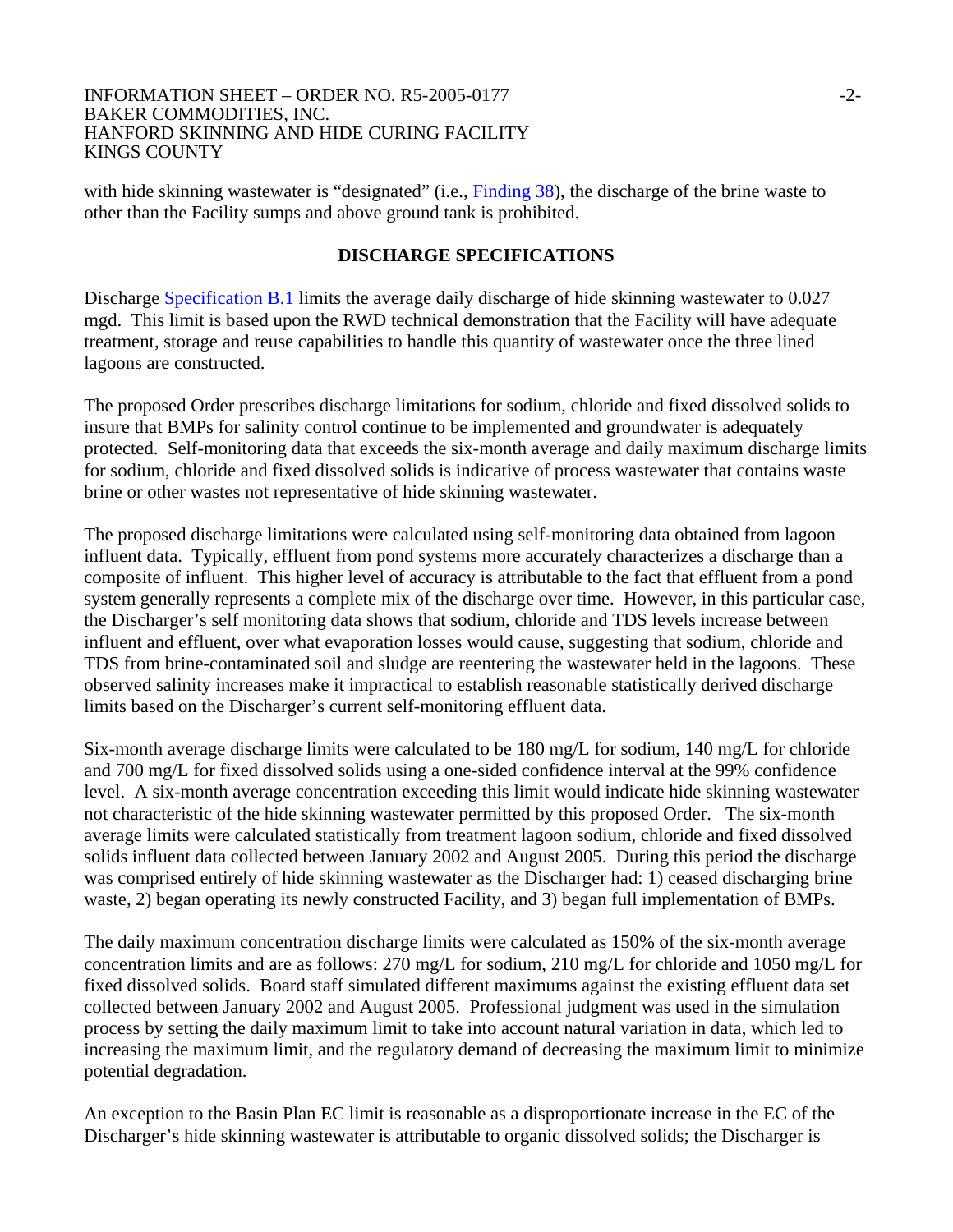#### INFORMATION SHEET – ORDER NO. R5-2005-0177  $-3$ -3-BAKER COMMODITIES, INC. HANFORD SKINNING AND HIDE CURING FACILITY KINGS COUNTY

implementing Best Management Practices; and the discharge of hide skinning wastewater as proposed by the Discharger will not result in the loss of beneficial uses of groundwater. A mass balance was used to evaluate the impact from average sodium, chloride, and FDS at the six-month average limits in hide skinning wastewater on the quality of the irrigation water applied to 124-acres of double-cropped farmland. The table below shows the calculated difference in the quality of the irrigation water with and without the reuse of hide skinning wastewater.

| Parameter / Constituents                              | Units     | Chloride | Sodium | FDS |
|-------------------------------------------------------|-----------|----------|--------|-----|
| Irrigation Water $-$<br>No Hide Skinning Wastewater   | $mg/L$ 21 |          | 51     | 196 |
| Irrigation Water $-$<br>With Hide Skinning Wastewater | mg/L      | 25       | 54     | 210 |

The proposed Order contains no groundwater limits or groundwater monitoring of the 124-acre land application area. Results of mass balance calculations in the table above indicate that blending of irrigation water with hide skinning wastewater does not result in reasonable potential for the combined discharge to exceed water quality criteria or objectives. Further, it shows that the quality of the irrigation water mixed with the hide skinning wastewater is virtually indistinguishable from the irrigation water alone and thus any groundwater degradation from the discharge would be virtually identical to that caused by surrounding farming practices (i.e., land use), which is reflected to some degree in background water quality.

Specification B.3 requires that the Discharger's 124-acre land application area be double cropped and irrigated at a sufficient rate to meet crop demand. This specification is intended to insure that the hydraulic loading assumption used in the above mass balance is maintained and that the Discharger is using the hide skinning wastewater as irrigation reuse water. To crop on a year-round basis (i.e., to double crop), the Discharger will have to use, along with hide skinning wastewater, canal water from the LIWD, and groundwater from onsite wells: Ag Well No. 1 and Ag Well No. 3.

# **GROUNDWATER SPECIFICATIONS**

Task 3 of the separately issued enforcement order requires the Discharger to submit a technical report that evaluates alternatives for cleanup and abatement and proposes groundwater concentration limits. Pursuant to Title 27, section 20400(b), the Regional Board will review the proposed concentration limits and approve, modify, or disapprove each proposed limit. Upon final approval, the proposed Order will be reopened and concentration limits specified in the Groundwater Specifications (Finding 61).

Specification C.1 states that releases of waste constituents from the composite liner of the three lined lagoons shall not cause groundwater degradation more than approved by the Regional Board pursuant to Title 27, section 20400(b). Compliance with Specification C.1 can be achieved by insuring that the new lined lagoons are designed, constructed, operated, and maintained in a manner that minimizes leakage to the extent that incidental leakage that does occur will not be of sufficient magnitude to be detectable in groundwater.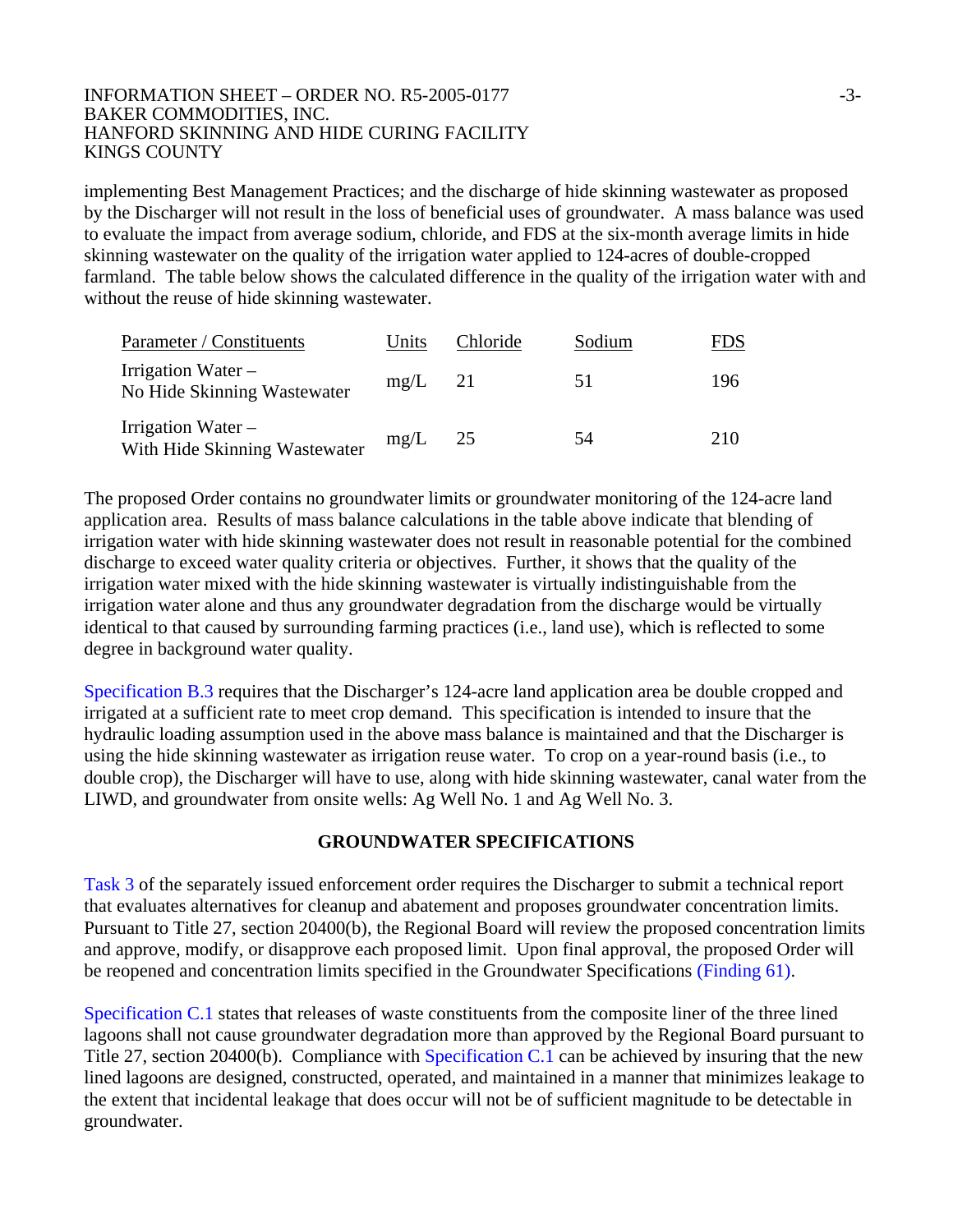#### INFORMATION SHEET – ORDER NO. R5-2005-0177  $-4$ -BAKER COMMODITIES, INC. HANFORD SKINNING AND HIDE CURING FACILITY KINGS COUNTY

## **SLUDGE AND GRIT SPECIFICATIONS**

Title 27, California Code of Regulations (CCR), Division 2, Subdivision 1, Section 20005, et seq., (hereafter Title 27) contains regulations for the prevention of pollution and unacceptable degradation of water quality as the result of discharges to land. Sludge and Grit Specification D.1 requires that sludge and grit be disposed of in a manner approved by the Executive Officer and consistent with Title 27, whether or not disposal takes place at the Facility or offsite. Specification D.2 requires that sludge from the lagoons be disposed of off site, at an appropriately permitted facility. Specification D.3 requires the Discharger to notify the Executive Officer at least 30 days in advance of any change in the disposal of sludge and grit to insure that the Executive Officer has adequate time to evaluate the change.

Section 20090(f) of Title 27 allows the Regional Board when issuing waste discharge requirements to exempt discharges to land from Title 27 when they consist only of nonhazardous, decomposable waste constituents applied as a soil amendment pursuant to best management practices. This requires that the waste constituents utilized by plants not be applied at rates in excess of plant needs such that they leach below the root zone, that decomposable constituents enrich and be bound by soils, and that no constituents cause groundwater degradation.

Prohibition A.2 and Grit Specifications D.3 and D.4 implement the exemption allowed by Section 20090(f). Prohibition A.2 prohibits the discharge of waste constituents in hazardous concentrations. Specification D.3 requires that the discharge be managed and controlled in accordance with written BMPs to preclude over-application. Specification D.4 requires that waste constituents in the discharge be utilized by the soil and benefit crops grown from the soil and not contain waste constituents or other waste constituent in concentration that will degrade groundwater.

### **PROVISIONS**

The written site-specific Sampling and Analysis Plan required by Provision E.6 is needed to establish consistent sampling procedures to be used to comply with this Order's Monitoring and Reporting Program (MRP). The plan will allow review of proposed monitoring procedures and help insure that sample results are representative of site conditions and the media being sampled. Further, it will formally establish who is responsible for what monitoring and reporting functions using the Training and Responsibility log that is required under this Provision.

Provision E.7 of the proposed Order requires the submission of a waste characterization and a waste management plan prior to the discharge of either sludge or grit onsite. To protect groundwater from degradation, the Discharger must provide a method of removing liquids from the grit prior to land application. The waste management plan must demonstrate that the waste constituents in the subject waste once land applied will be consumed as a benefit in soil or by crops and that no waste constituent will be discharged in a concentration that could degrade underlying groundwater. It also requires that the Discharger propose BMPs to limit potential impacts to water quality. In the context of this Order, BMPs refer to the set of methods, measures, and practices employed to limit potential impacts to water quality. BMPs are typically site specific and change with time as new standards and information from industry-specific studies and practices become available.